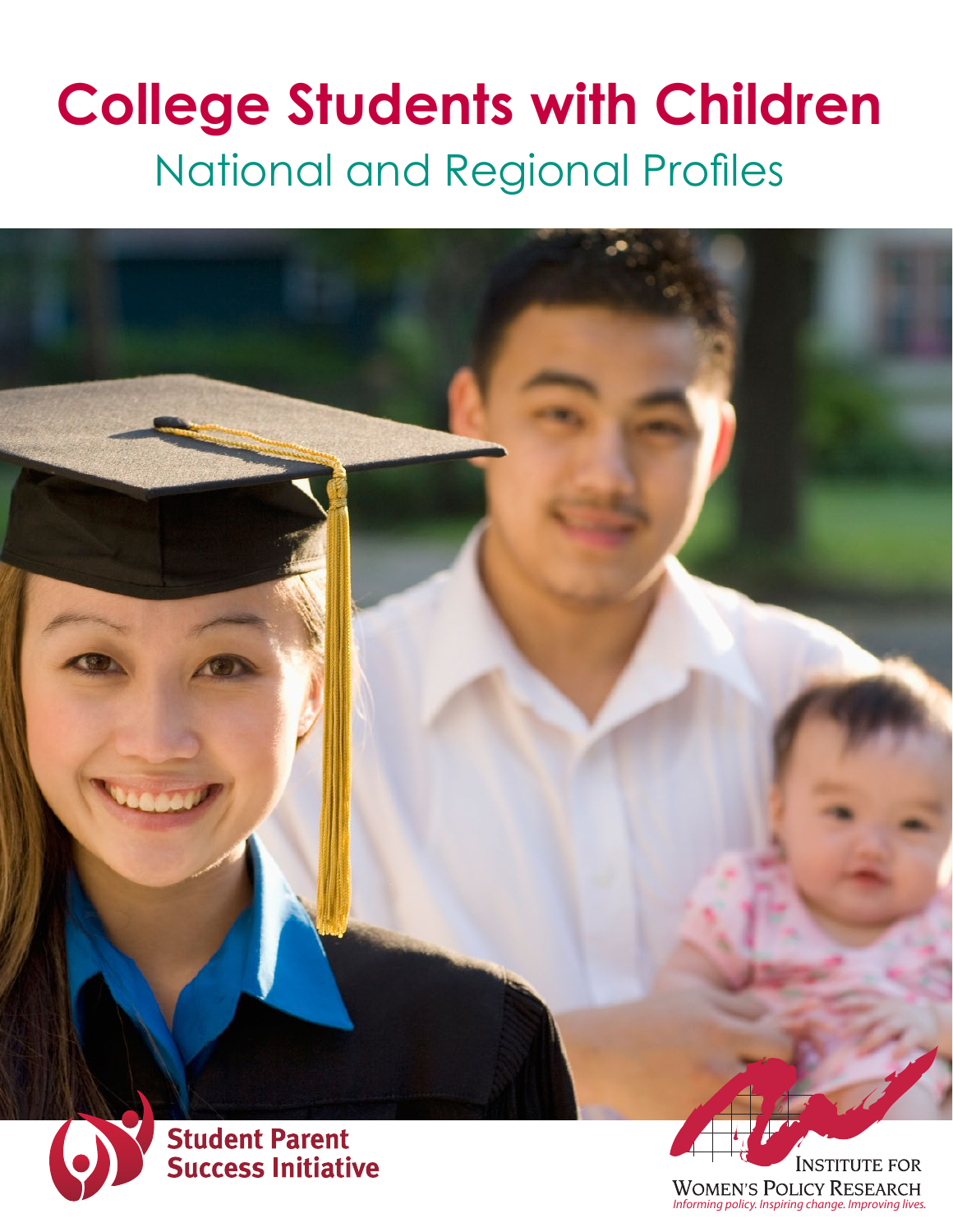# College Students with Children: National and Regional Profiles

January 2017

Elizabeth Noll, Ph.D., Lindsey Reichlin, M.A., and Barbara Gault, Ph.D.

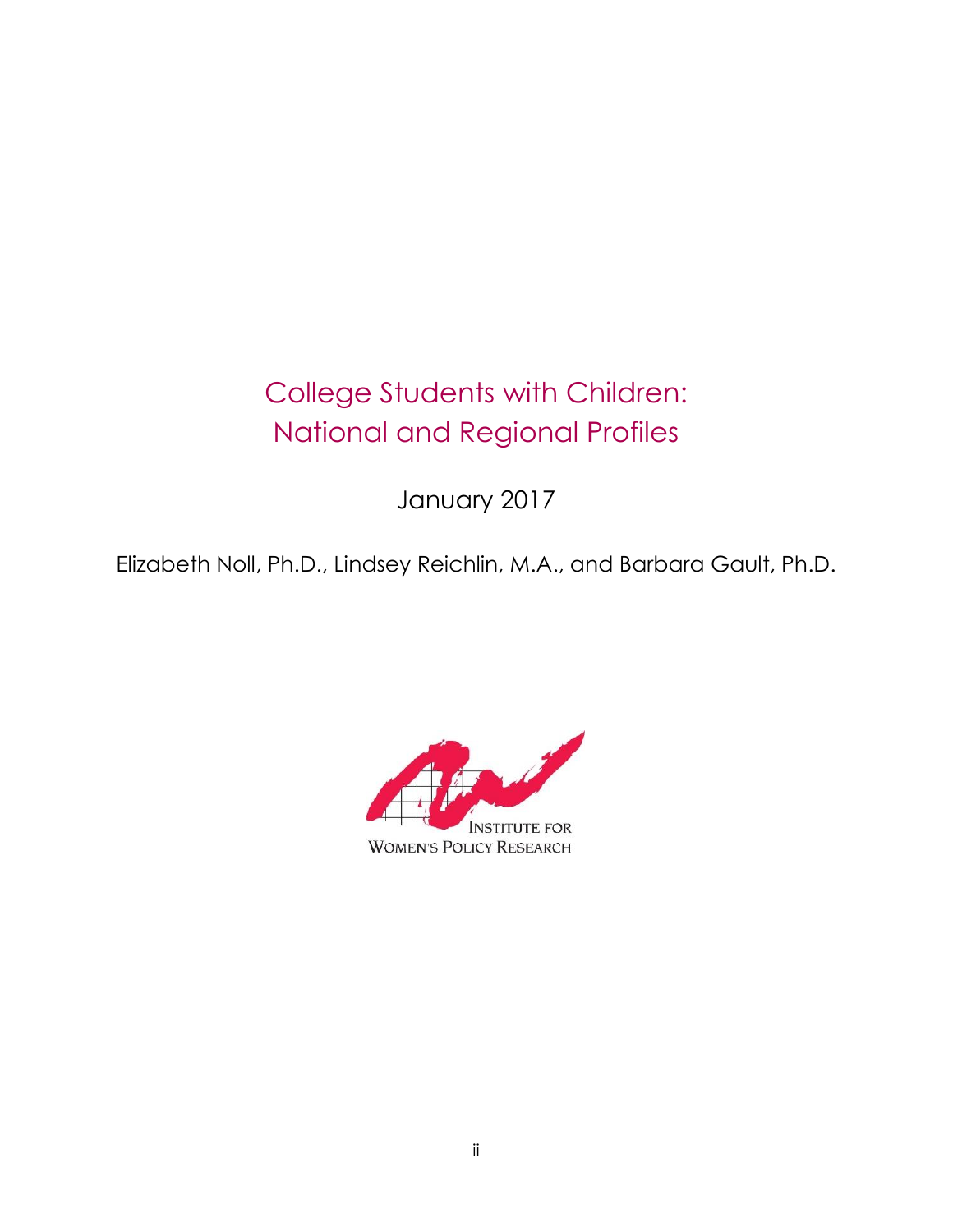### About this Report

This report provides a national and regional profile of undergraduate college students who are raising dependent children. Drawing on original analysis of national postsecondary education data, it quantifies the growth in the student parent population over time, both nationally and regionally, and describes trends in student parents' economic status, their declining access to oncampus child care across regions, and the demands on their time while enrolled, in the context of their low rates of college attainment. This report is part of a broader project on independent student success funded by the Lumina Foundation.

# About the Institute for Women's Policy Research

IWPR conducts rigorous research and disseminates its findings to address the needs of women, promote public dialogue, and strengthen families, communities, and societies. IWPR works with policymakers, scholars, and public interest groups to design, execute, and disseminate research that illuminates economic and social policy issues affecting women and their families, and to build a network of individuals and organizations that conduct and use women-oriented policy research. The Institute's work is supported by foundation grants, government grants and contracts, donations from individuals, and contributions from organizations and corporations. IWPR is a  $501(c)(3)$  tax-exempt organization that also works in affiliation with the women's studies and public policy and public administration programs at The George Washington University.

### Acknowledgements

The authors are grateful to David Croom, Strategy Officer, and Julie Peller, Strategy Director, from the Lumina Foundation for their support for and input on this project. The authors would also like to express their appreciation for research assistance provided by Melanie Kruvelis, Mariam K. Chamberlain Fellow, and Mary Sykes, Research Program Associate.

### Board of Directors

**Holly Fechner,** *Chair* Covington & Burling LLP

**Lorretta Johnson**, *Vice Chair* American Federation of Teachers, AFL-CIO

**William Baer**, *Secretary* Bloomingdale's (former)

**Sylphiel Yip**, *Treasurer* INTL FCStone Financial Inc.

**Martha Darling** Boeing (retired)

**Cindy Estrada** United Automobile, Aerospace, and Agriculture Implement Workers of America, AFL-CIO

**Ellen Karp** Anerca International Inc.

**Katherine Kimpel** Shattering the Ceiling

**Kai-yan Lee** Vanke

**Esmeralda O. Lyn** Worldwide Capital Advisory Partners LLC

**William Rodgers** Rutgers University

**Elizabeth Shuler** AFL-CIO

**Marci Sternheim** Sternheim Consulting

**Sheila Wellington** NYU/Stern School of Business, *emerita*

**Marcia Worthing** New York, NY

**Cathy Zoi** SunEdison Frontier Power

**Leslie Platt Zolov** Pfizer

**Heidi Hartmann**, *President*  Institute for Women's Policy Research

**Barbara Gault**, *Vice President* Institute for Women's Policy Research

Institute for Women's Policy Research IWPR #C451, January 2017 © Copyright 2017 by the Institute for Women's Policy Research

1200 18th Street NW, Suite 301 Washington, DC 20036 **Institute for Women's Policy Research**  Tel: 202/785.5100 Fax: 202/833.4362 **www.iwpr.org**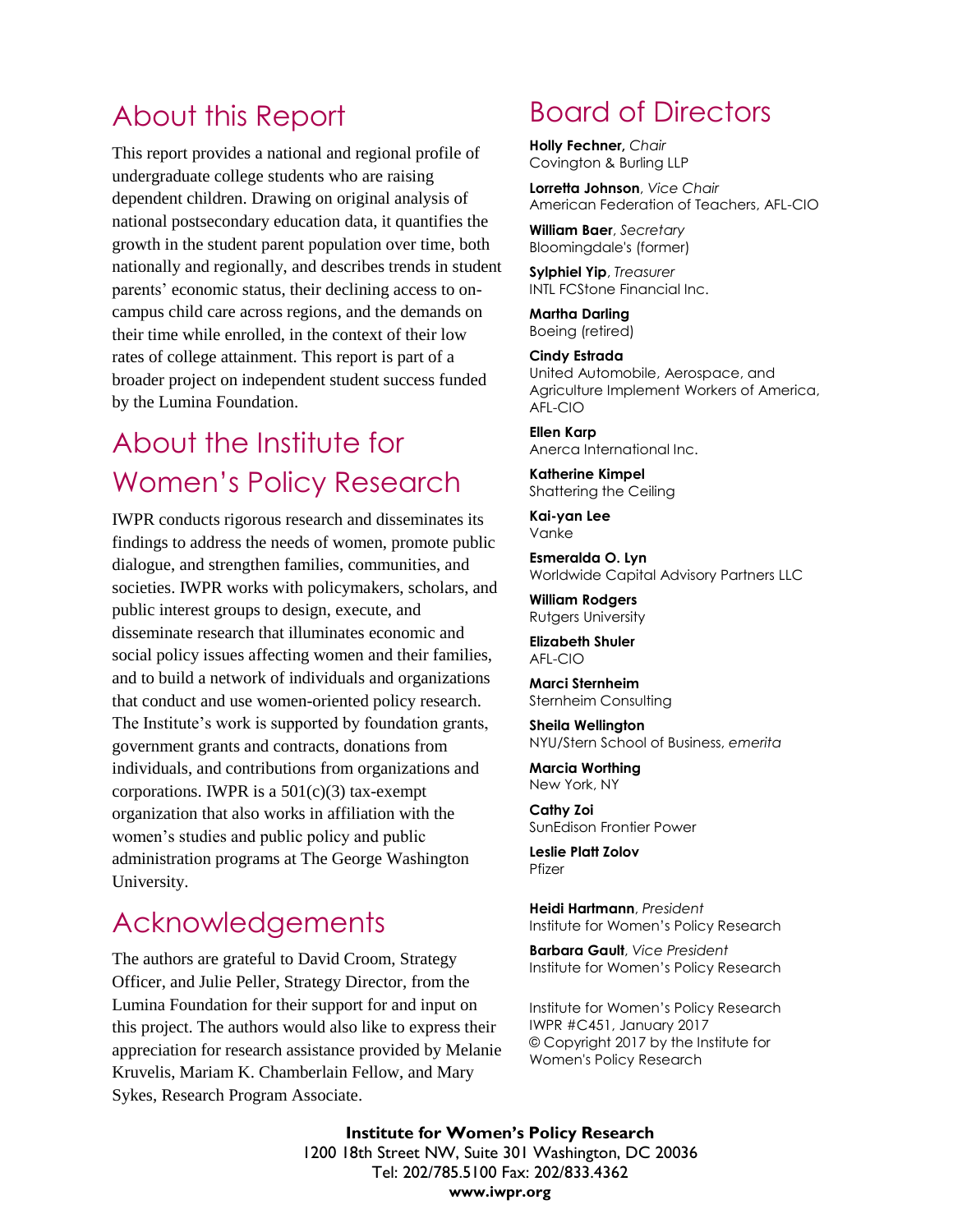# **Contents**

| The Number of Parents in College is Growing in All Regions and Institution Types 1                                                          |
|---------------------------------------------------------------------------------------------------------------------------------------------|
| The Southwest and Plains Regions have the Highest Shares and Growth of Student                                                              |
|                                                                                                                                             |
| Women College Students are Much More Likely to be Raising Children than Men, and a                                                          |
|                                                                                                                                             |
| Student Parents have Especially Limited Financial Resources to Devote to College  7                                                         |
| Student Parents are Much More Likely than Those without Children to Have an                                                                 |
|                                                                                                                                             |
|                                                                                                                                             |
| Parents Work a Significant Number of Hours while Pursuing College 11<br>Student Parents Spend Significant Time Caring for Young Children 12 |
| Availability of On-Campus Child Care Declining while Student Parent Population Grows                                                        |
|                                                                                                                                             |

# List of Figures and Tables

### **Figures**

| Figure 1. Increase in the Number of Student Parents by Institution Type, 2004-2012 4                                                                                   |
|------------------------------------------------------------------------------------------------------------------------------------------------------------------------|
| Figure 2. Share of Women Students that are Parents by Race/Ethnicity and Region,                                                                                       |
| Figure 3. Share of Students who Enrolled in 2003-04 and Attained a Degree or Certificate<br>by 2008-09 at All Institutions, by Dependency, Parent, and Marital Status7 |
| Figure 4. Trends in the Share of Students with \$0 Expected Family Contribution (EFC) by                                                                               |
| Figure 5. Average Unmet Need among Students by Dependency and Parent Status,                                                                                           |
| Figure 6. Trend in the Share of Students Working 30 or More Hours per Week by                                                                                          |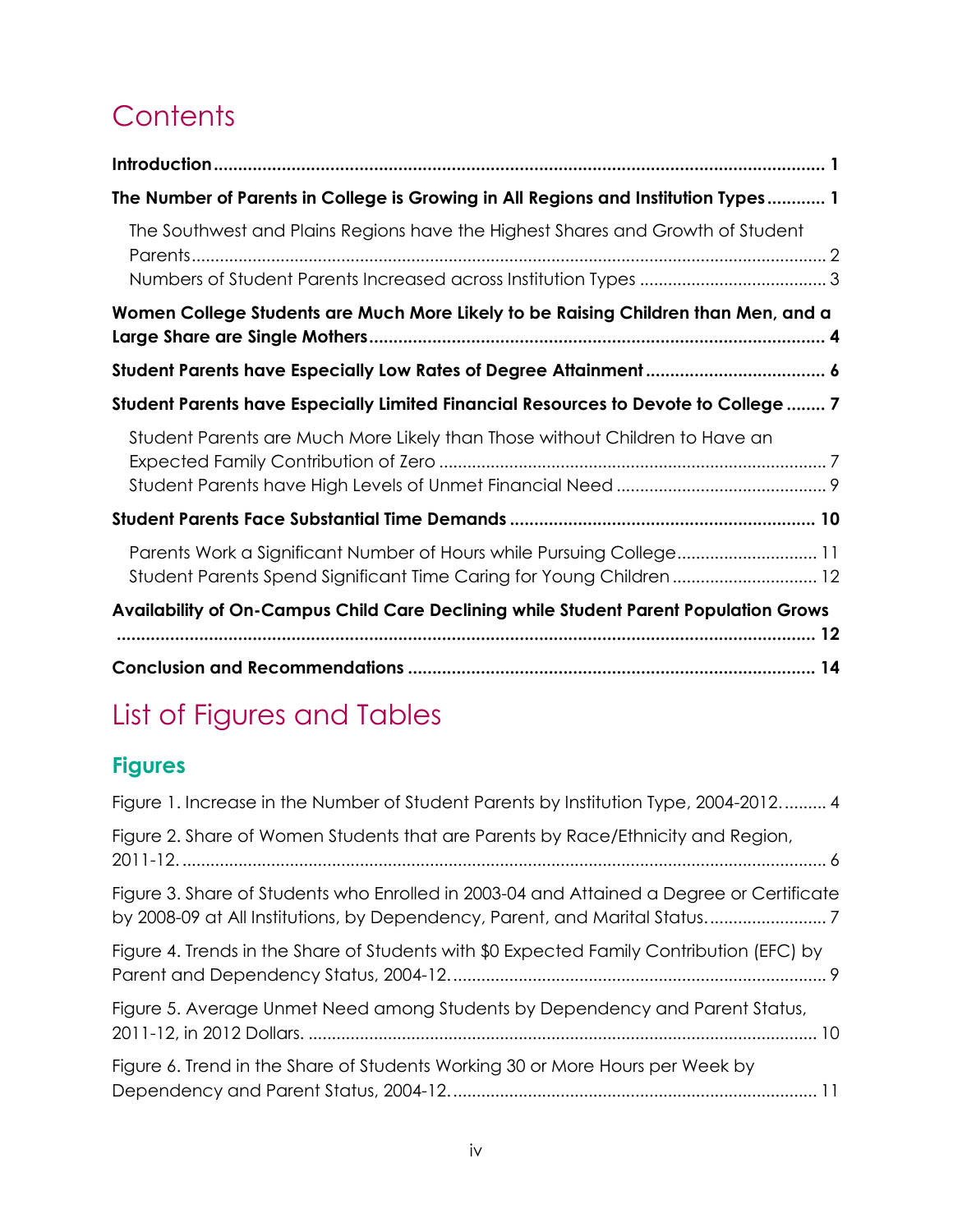#### **Tables**

| Table 1. Number and Share of Students Who Are Parents by Region, 2011-12, and            |
|------------------------------------------------------------------------------------------|
| Table 2. Gender Distribution and Family Status of Student Parents by Region, 2011-12 5   |
| Table 3. Share of Students with an Expected Family Contribution (EFC) of \$0 by Student  |
| Table 4. Percent Change in Number of Student Parents and Number of Institutions with     |
| <b>Appendix</b>                                                                          |
| Table A.1. Regional Classifications from the National Center for Education Statistics 15 |
|                                                                                          |
| Table C.1. Share of Students who are Parents by Institution Type and Region, 2011-12 17  |
| Table D.1. Share of Students who are Parents by Gender, Race/Ethnicity and Region,       |
| Table E.1. Share of Students with \$0 EFC by Dependency and Parent Status, 2004-12 19    |
| Table E.2. Percent Change in Share of Students with a \$0 EFC by Dependency Status,      |
| Table F.1. Average Amount of Unmet Need, and Increase in Unmet Need by Parent            |
| Table F.2. Average Amount of Unmet Need by Dependency Status, Parent Status, and         |
| Table G.1. Share of Students who Work 30 or More Hours per Week by Dependency            |
| Figure H.1. Share of Two- and Public Four-Year Institutions with Campus Child Care       |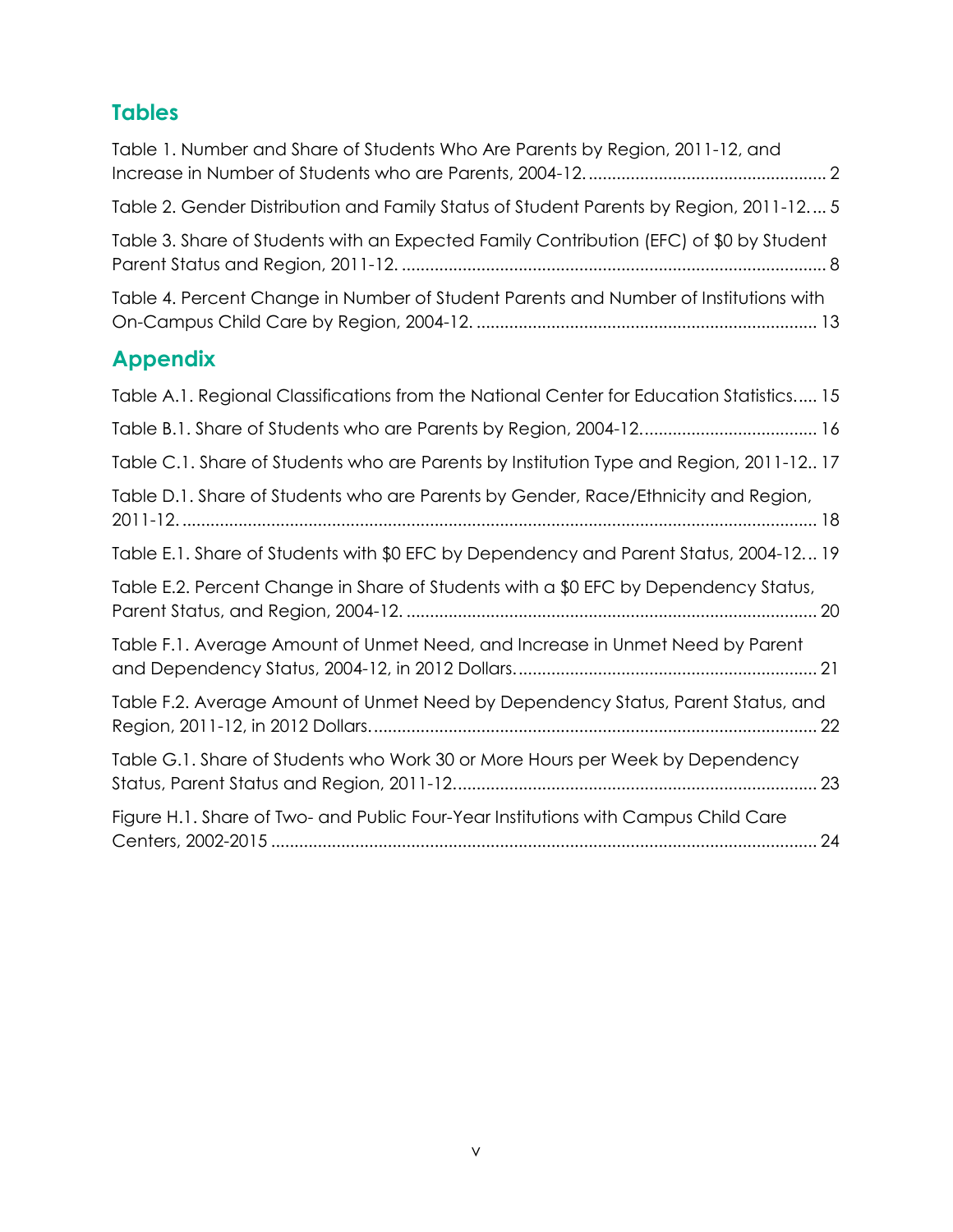# <span id="page-5-0"></span>**Introduction**

l

The profile of the typical college student has changed from the 18-21 year old, recent high school graduate, to include a greater proportion of older, financially independent students with diverse racial and ethnic backgrounds and economic needs (CLASP 2015; Gault, Reichlin, and Román 2014; U.S. Department of Education 2015a; U.S. Department of Education 2015b). Among the growing numbers of undergraduates who are working, older, independent, enrolled part-time, or living off campus, nearly five million undergraduate students, comprising 26 percent of the total college population, are also parents of dependent children (CLASP 2015; Gault et al. 2014; U.S. Department of Education 2015a). Parenting has significant implications for students' ability to attain degrees and credentials.

Educational achievement for students with children benefits the students themselves and the families they are raising. Increasing parents' educational attainment yields positive short and long-term gains, including higher earnings (Baum, Ma, and Payea 2013; Hartmann and Hayes 2013), greater access to resources, greater involvement in their children's education, and greater likelihood of their child pursuing college (Attewell et al. 2007; Magnuson 2007).

As the world of higher education works to increase rates of degree attainment among U.S. adults, it is important to acknowledge and address the unique time-related, financial, and logistical challenges facing students with caregiving responsibilities. This report analyzes trends in regional demographic characteristics, financial need, work rates, completion rates, and child care access among the student parent population compared with other groups of students.<sup>1</sup> It finds that, while all student parents face significant challenges in their pursuit of a higher education, the extent of those challenges vary depending on multiple factors, including the geographic location of institutions, and students' racial/ethnic backgrounds and marital status. The report recommends that colleges and universities, as well as policy makers, design policies and programs to help student parents manage their significant family, financial, and time demands while in college.

# <span id="page-5-1"></span>The Number of Parents in College is Growing in All Regions and Institution Types

The number of student parents in the United States climbed by 1.1 million, or 30 percent—from 3.7 million in 2004 to 4.8 million in 2012 (the most recent eight-year period for which national data are available; Figure 1). Nationally, student parents make up 26 percent of the total undergraduate student body, and the regional shares of students that are parents vary widely from 18 percent in New England to 35 percent in the Southwest (Table 1).

 $<sup>1</sup>$  This report analyzes data from three U.S. Department of Education postsecondary datasets: the Integrated</sup> Postsecondary Education Data System (IPEDS), the National Postsecondary Student Aid Study (NPSAS), and the Beginning Postsecondary Student Survey (BPS). Analysis is conducted on a regional level (rather than on a state level) because regions are the smallest unit of analysis deemed representative by NPSAS sampling methodology; NPSAS does not provide data on institution state (i.e. the state in which students are enrolled). Regional definitions can be found in Appendix Table A.1.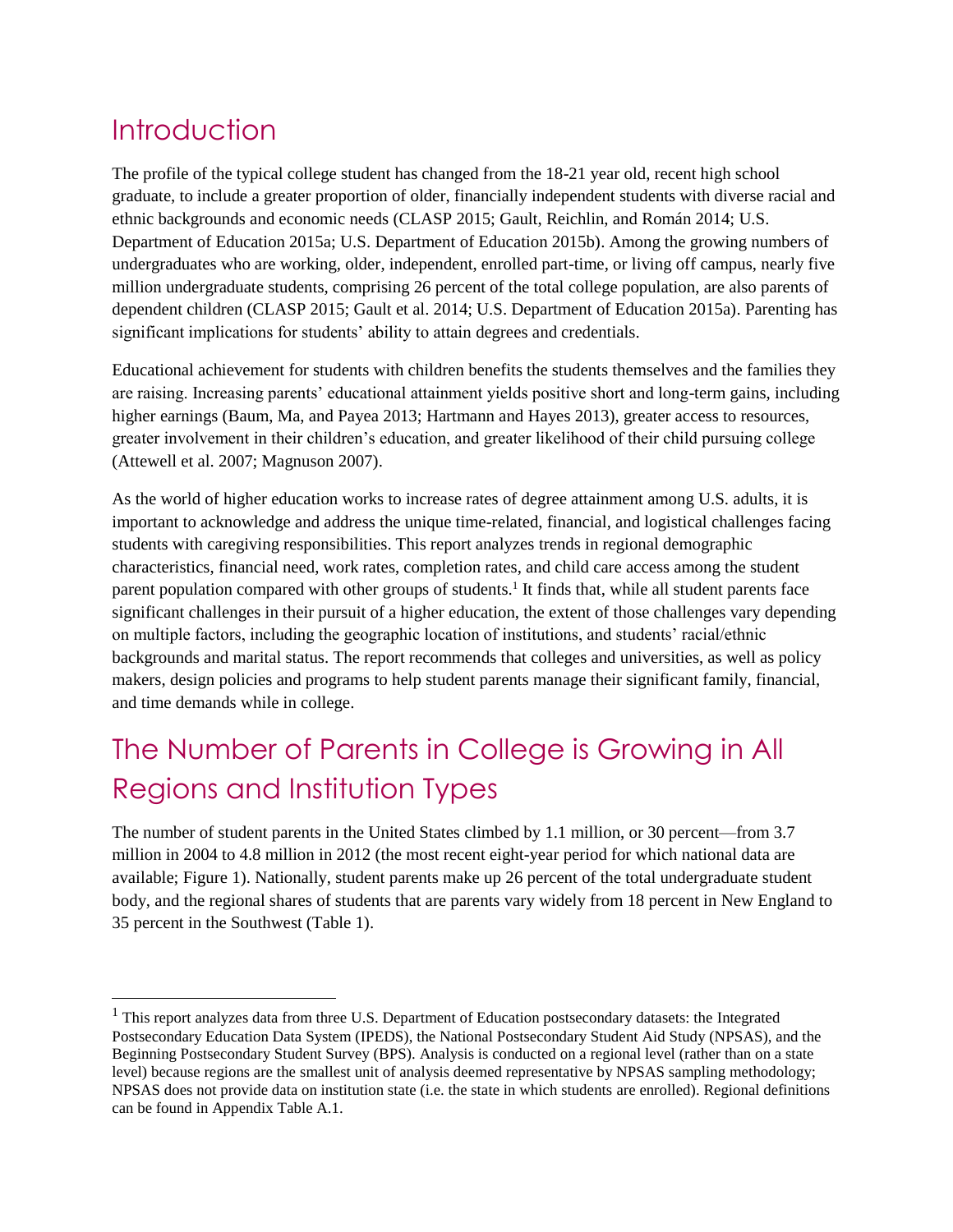### <span id="page-6-0"></span>The Southwest and Plains Regions have the Highest Shares and Growth of Student Parents

All regions experienced an increase in their student parent population over the eight-year period from 2004-12 (Table 1) with growth ranging from nearly 5 percent in the Far West region to 65 percent in the Southwest region. States in the Plains and the Rocky Mountain regions saw their student parent populations grow significantly in that time frame, with growth rates of 61 percent and 58 percent respectively (Table 1). In addition, nationally and in five of eight regions, the share of students that are parents as a proportion of the total student population grew during the same time frame (Appendix Table B.1).

### <span id="page-6-1"></span>**Table 1. Number and Share of Students Who Are Parents by Region, 2011-12, and Increase in Number of Students who are Parents, 2004- 12.**

| <b>Region</b>                                                 | Number of<br><b>Student</b><br>Parents,<br>2012 | <b>Share of</b><br><b>Students</b><br>that are<br>Parents,<br>2012 | <b>Percent</b><br>Increase in<br><b>Number of</b><br><b>Student</b><br><b>Parents</b><br>2004-12 |
|---------------------------------------------------------------|-------------------------------------------------|--------------------------------------------------------------------|--------------------------------------------------------------------------------------------------|
| <b>New England</b> (CT, ME, MA, NH, RI, VT)                   | 145,739                                         | 17.8%                                                              | 20.3%                                                                                            |
| Mid East (DE, DC, MD, NJ, NY, PA)                             | 512,137                                         | 19.6%                                                              | 18.2%                                                                                            |
| <b>Great Lakes</b> (IL, IN, MI, OH, WI)                       | 721,755                                         | 25.9%                                                              | 21.8%                                                                                            |
| <b>Plains</b> (IA, KS, MN, MO, NE, ND, SD)                    | 452,408                                         | 30.7%                                                              | 61.4%                                                                                            |
| Southeast (AL, AR, FL, GA, KY, LA, MS,<br>NC, SC, TN, VA, WV) | 1,188,083                                       | 27.0%                                                              | 25.6%                                                                                            |
| <b>Southwest</b> (AZ, NM, OK, TX)                             | 838,583                                         | 33.7%                                                              | 65.0%                                                                                            |
| Rocky Mountains (CO, ID, MT, UT, WY)                          | 205,214                                         | 27.9%                                                              | 58.2%                                                                                            |
| <b>Far West</b> (AK, CA, HI, NV, OR, WA)                      | 718,858                                         | 21.8%                                                              | 4.7%                                                                                             |
| All regions                                                   | 4,816,226                                       | 25.9%                                                              | 30.2%                                                                                            |

Note: Total for all regions will not add to the sum of the regional subcategories due to rounding. Source: IWPR analysis of data from the U.S. Department of Education, National Center for Education Statistics, 2011-12 National Postsecondary Student Aid Study (NPSAS:12); Integrated Postsecondary Education Data System (IPEDS), Fall Enrollment 2003-04 and 2011-12.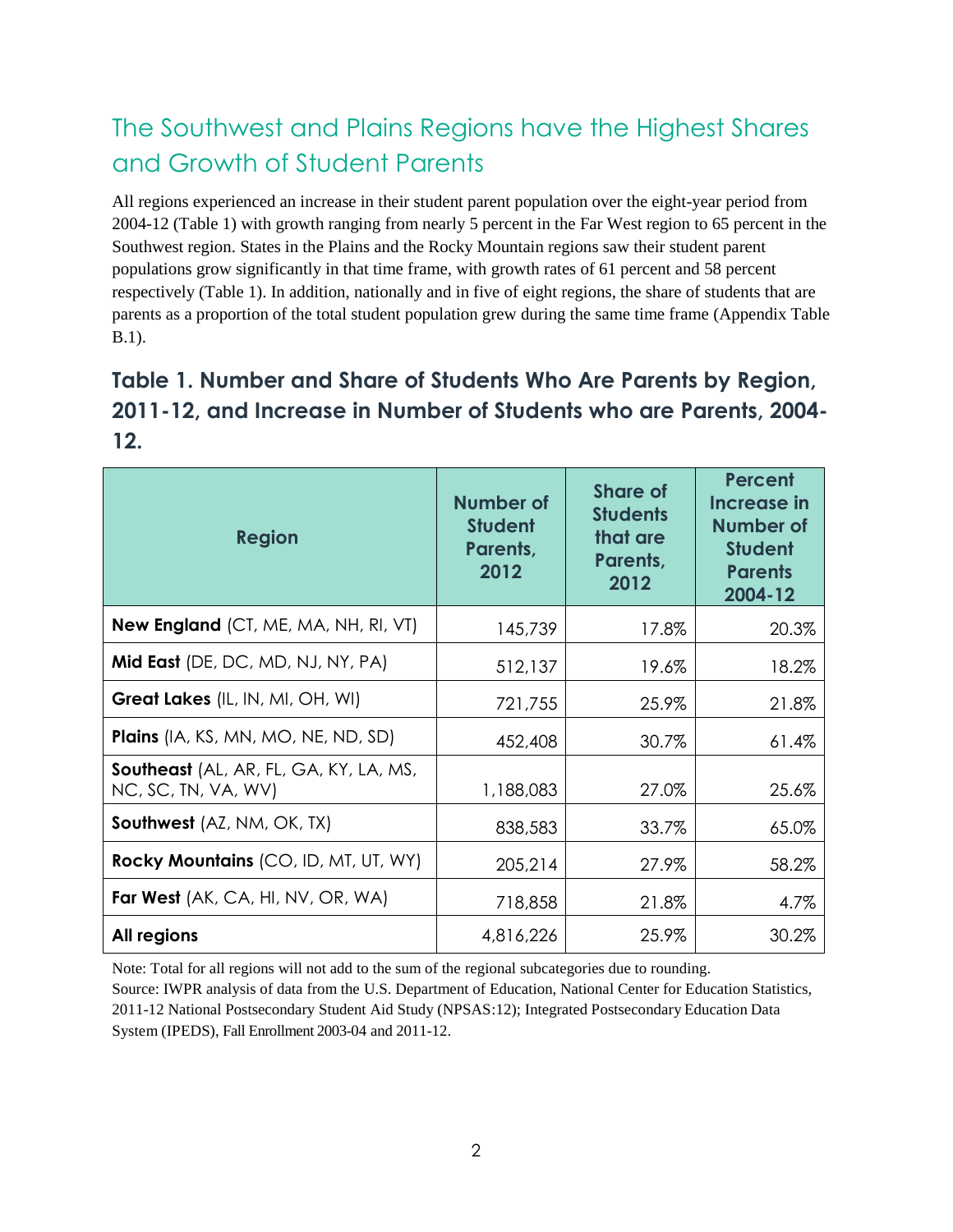### <span id="page-7-0"></span>Numbers of Student Parents Increased across Institution Types

The concentration of student parents differs by institution type, both nationally and regionally. Public two-year student parent enrollment grew by 9 percent from 2004-12, and community colleges enroll the

largest share of student parents: nearly half of all student parents (45 percent), or approximately 2.1 million students, attend public two-year institutions, representing 30 percent of the total community college student body (Figure 1; IWPR 2016a). Four-year institutions saw an increase of 18 percent in student parent enrollment over the same period; the 1.1 million student parents enrolled at four-year institutions in 2012 comprise 23 percent of the total student parent population (including public and private not-for-profit institutions; Figure 1; IWPR 2016a). For-profit

Community colleges enroll the largest share of student parents: nearly half of all student parents (45 percent), or approximately 2.1 million students, attend public two-year institutions, representing 30 percent of the total community college student body.

colleges, which enroll a similar number of student parents to four-year institutions (roughly 1.2 million; Figure 1), saw the most dramatic increase in student parent enrollment from 2004-12, with a growth of 138 percent (Figure 1; IWPR 2016a). As of 2012, half of the total for-profit student body was made up of students who were also parents (Gault et al. 2014).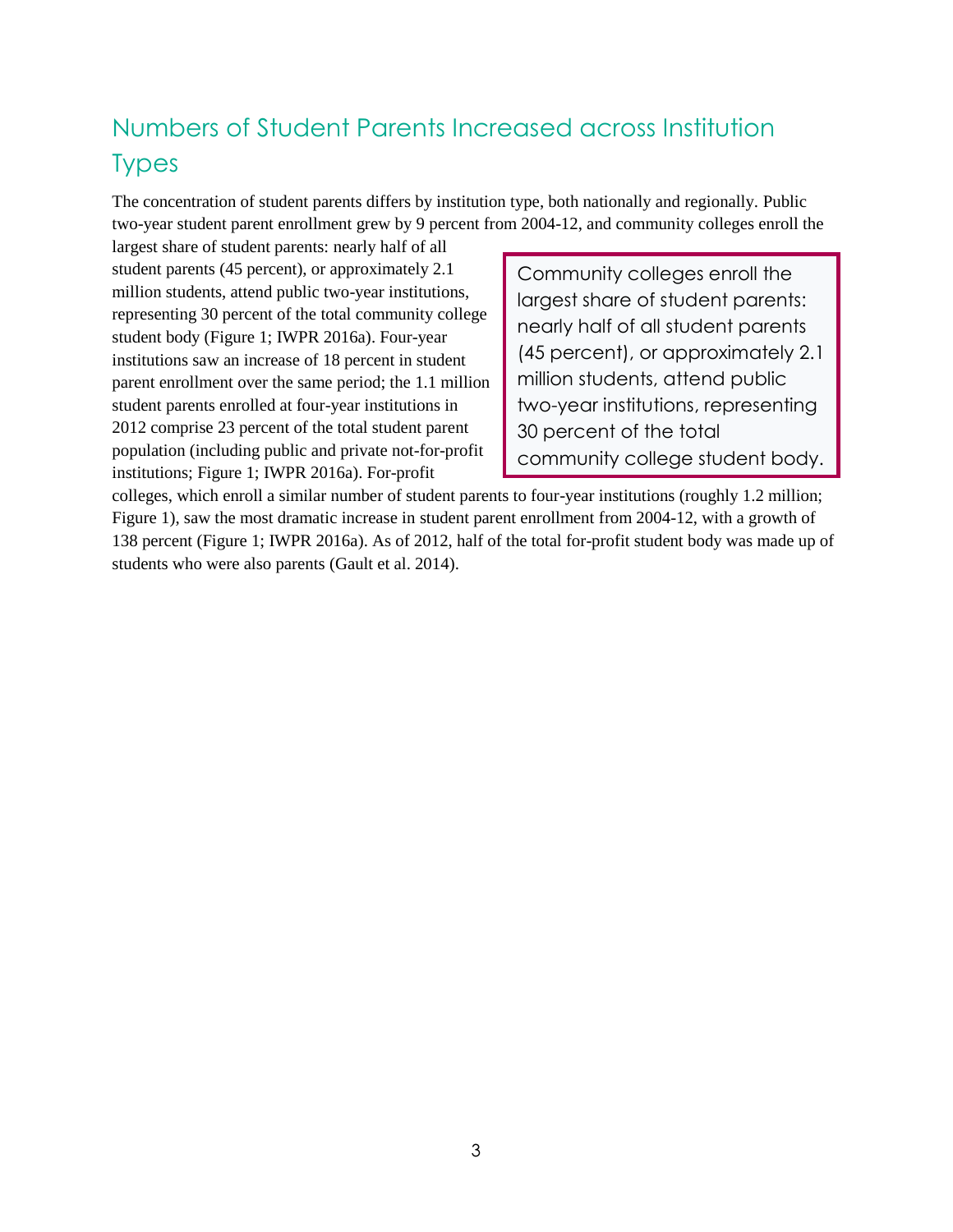

#### <span id="page-8-1"></span>**Figure 1. Increase in the Number of Student Parents by Institution Type, 2004-2012.**

Notes: Community colleges include all public two-year institutions. Four-year institutions include all public and private nonprofit undergraduate institutions. For-profit institutions include all for-profit colleges, less than two years and above. Other includes public less than two-year institutions, private nonprofit less than four-year institutions, and students who attended more than one institution. All institutions include all public and private institutions, and students attending more than one school. Total for all institutions will not add to the sum of the institutional subcategories due to rounding.

Source: IWPR analysis of data from the U.S. Department of Education, National Center for Education Statistics, National Postsecondary Student Aid Study 2003-04 (NPSAS:04); 2007-08 (NPSAS:08); 2011-12 (NPSAS:12), and Integrated Postsecondary Education Data System (IPEDS) Institutional Characteristics and Fall Enrollment 2003-04, 2007-08, 2011-12.

Regionally, the share of student parents enrolled at community colleges ranges from one-quarter student body in the Far West, to over one-third of two-year students (35 percent) in the Southeast. Among public and private four-year institutions, the New England region enrolls the lowest share of students who are parents (8 percent), compared with a high of 23 percent in the Rocky Mountain states (Appendix Table C.1).

# <span id="page-8-0"></span>Women College Students are Much More Likely to be Raising Children than Men, and a Large Share are Single Mothers

Nearly a third of all undergraduate women are mothers, and the majority of those are single mothers (roughly 2 million women, or 60 percent of all student mothers, are single mothers; Gault et al. 2014;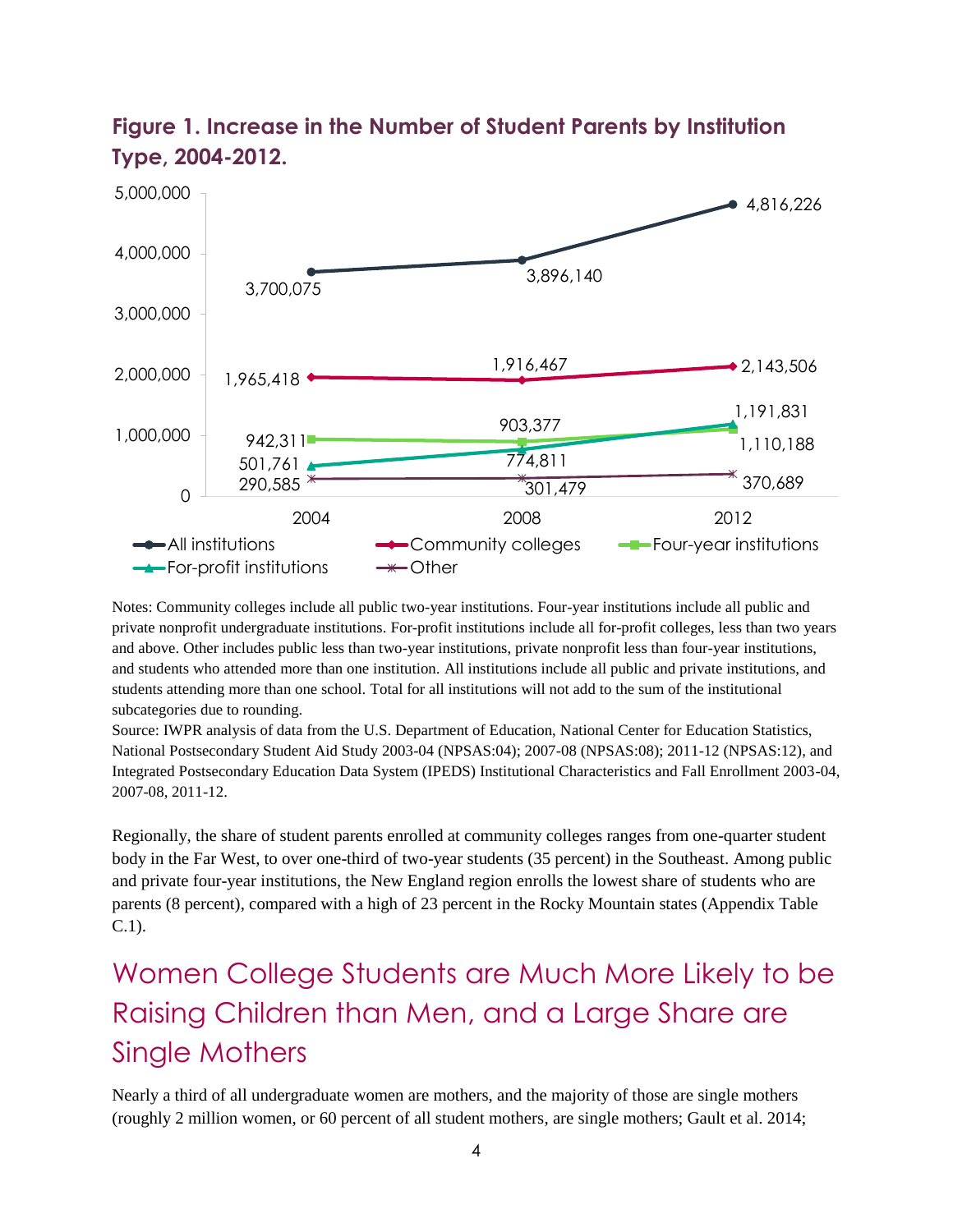IWPR 2016a). Single mothers in college must balance the multiple responsibilities of school, parenthood, and often also employment, without the support of a spouse or partner. As seen in Table 2, mothers in the Great Lakes and Southeast regions are the most likely to be raising children on their own—64 percent and 62 percent of mothers in college in those regions, respectively, are single. In contrast, the Rocky Mountains states have the smallest share of student mothers that are single; however, they still make up half of all college-going mothers in that region (Table 2).

#### <span id="page-9-0"></span>**Table 2. Gender Distribution and Family Status of Student Parents by Region, 2011-12.**

|                                                                  | <b>Gender of Parents</b> |                    | <b>Gender of Single Parents</b> |                                 |  |
|------------------------------------------------------------------|--------------------------|--------------------|---------------------------------|---------------------------------|--|
| <b>Region</b>                                                    | <b>All Mothers</b>       | <b>All Fathers</b> | <b>Single</b><br><b>Mothers</b> | <b>Single</b><br><b>Fathers</b> |  |
| <b>Great Lakes</b> (IL, IN, MI, OH,<br>WI)                       | 71.1%                    | 28.9%              | 63.5%                           | 41.2%                           |  |
| Southeast (AL, AR, FL, GA,<br>KY, LA, MS, NC, SC, TN, VA,<br>WV) | 72.1%                    | 27.9%              | 62.2%                           | 36.5%                           |  |
| Plains (IA, KS, MN, MO, NE,<br>ND, SD)                           | 70.9%                    | 29.1%              | 59.4%                           | 36.2%                           |  |
| <b>Southwest</b> (AZ, NM, OK, TX)                                | 72.1%                    | 27.9%              | 59.2%                           | 35.4%                           |  |
| Mid East (DE, DC, MD, NJ,<br>NY, PA)                             | 70.6%                    | 29.4%              | 58.5%                           | 38.1%                           |  |
| Far West (AK, CA, HI, NV,<br>OR, WA)                             | 70.5%                    | 29.5%              | 57.9%                           | 48.4%                           |  |
| <b>New England (CT, ME, MA,</b><br>NH, RI, VT)                   | 68.8%                    | 31.2%              | 55.6%                           | 43.2%                           |  |
| Rocky Mountains (CO, ID,<br>MT, UT, WY)                          | 63.3%                    | 36.7%              | 50.1%                           | 19.2%                           |  |
| All regions                                                      | 71.0%                    | 29.0%              | 59.9%                           | 38.1%                           |  |

Source: IWPR analysis of data from the U.S. Department of Education, National Center for Education Statistics, 2011-12 National Postsecondary Student Aid Study (NPSAS:12).

Rates of motherhood among college students vary substantially by race/ethnicity (Figure 2; Appendix

Table D.1). Black women are disproportionately likely to be mothers while in college: nearly half of all Black women undergraduate students are raising dependent children, compared with 29 percent of White women and one-quarter of Black men (though Black men are the most likely group of male students to be fathers; Figure 2; IWPR 2016a). Approximately two-in-five American Indian or Alaska Native women and Native Hawaiian or Pacific Islander women are raising dependent children while in college (41 percent and 39

Nearly half of all Black women undergraduate students are raising dependent children, compared with 29 percent of White women and onequarter of Black men.

percent, respectively; Appendix Table D.1). The Plains region has the highest share of Black, Hispanic,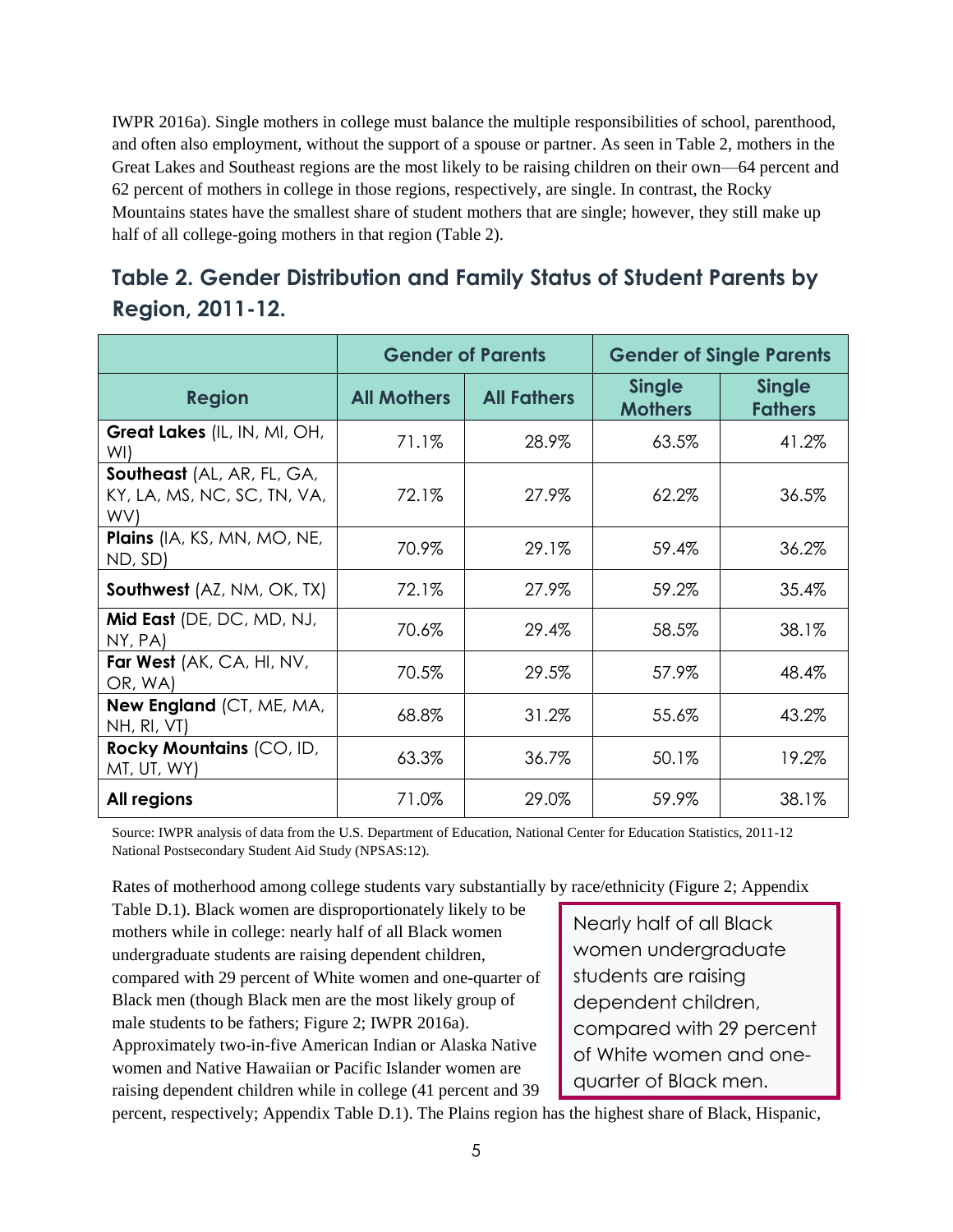and American Indian or Alaska Native women who are mothers (57 percent, 48 percent, and 58 percent, respectively; Figure 2; Appendix Table D.1). 2



#### <span id="page-10-1"></span>**Figure 2. Share of Women Students that are Parents by Race/Ethnicity and Region, 2011-12.**

Source: IWPR analysis of data from the U.S. Department of Education, National Center for Education Statistics, 2011-12 National Postsecondary Student Aid Study (NPSAS:12).

# <span id="page-10-0"></span>Student Parents have Especially Low Rates of Degree **Attainment**

Student parents—especially those who are single—have low rates of college completion when compared with non-parenting students. Only 27 percent of single student parents to attain a degree or certificate within 6 years of enrollment, compared with 56 percent of dependent students (Figure 3).

l

 $2$  Small sample sizes limit our ability to report the shares of women by every race/ethnicity in each region that are parents.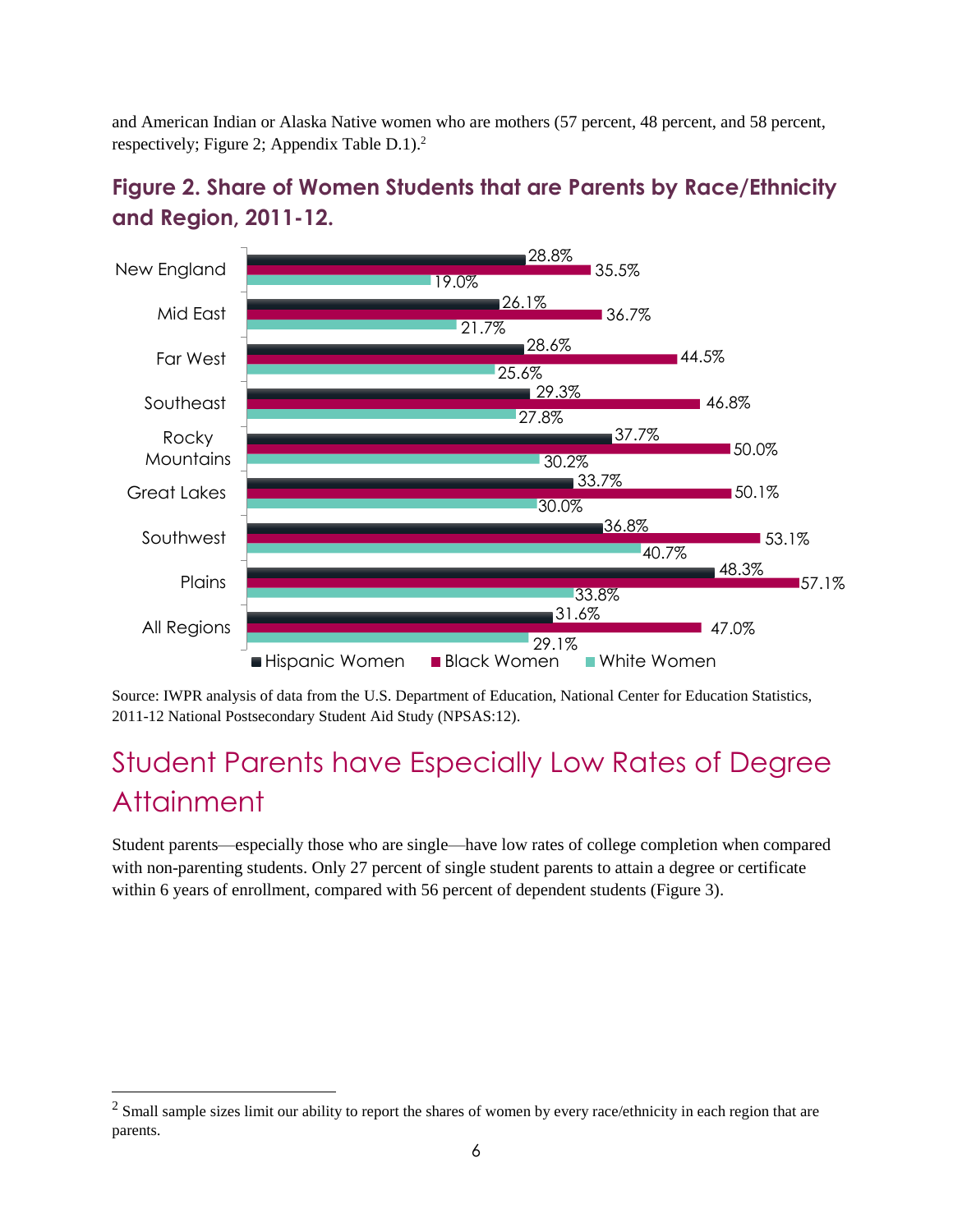<span id="page-11-2"></span>**Figure 3. Share of Students who Enrolled in 2003-04 and Attained a Degree or Certificate by 2008-09 at All Institutions, by Dependency, Parent, and Marital Status.**



Source: IWPR analysis of data from the U.S. Department of Education, National Center for Education Statistics, 2003-04 Beginning Postsecondary Students Longitudinal Study, Second Follow-up (BPS:04/09).

Attaining a college degree or certificate in a high-demand occupation is critical to finding quality employment with family-sustaining wages. This is especially true for student parents who need to support their family and pay off their often-significant student debt (Gault, Reichlin, and Román 2014).

# <span id="page-11-0"></span>Student Parents have Especially Limited Financial Resources to Devote to College

Student parents are more likely than other students to face intense economic challenges, in large part due to the significant costs of raising young children (Duke-Benfield 2015; Gault, Reichlin, and Román 2014; Green 2013). Student parents work full-time and enroll in school part-time more often than their nonparent counterparts, intensifying their need for reliable—and often costly—child care (Gault, Reichlin, and Román 2014; Huelsman and Engle 2013). They are also more likely than other college students to live below the poverty level, to have an Expected Family Contribution (EFC) to education of \$0, and to have high levels of unmet financial need (Gault, Reichlin, and Román 2014; IWPR 2016a).<sup>3</sup>

### <span id="page-11-1"></span>Student Parents are Much More Likely than Those without Children to Have an Expected Family Contribution of Zero

Student parents are nearly 50 percent more likely than independent nonparents to have an EFC of \$0: 61 percent compared with 41 percent, respectively (Table 3). The disparity in EFC can be seen across the United States: in every region of the country, more than half of undergraduate students with dependent

 $\overline{a}$ 

<sup>&</sup>lt;sup>3</sup> Expected Family Contribution, or EFC, is calculated using information from the Free Application for Federal Student Aid (FAFSA) and used to determine a student's eligibility for federal financial aid (such as Pell Grants; Federal Student Aid 2016).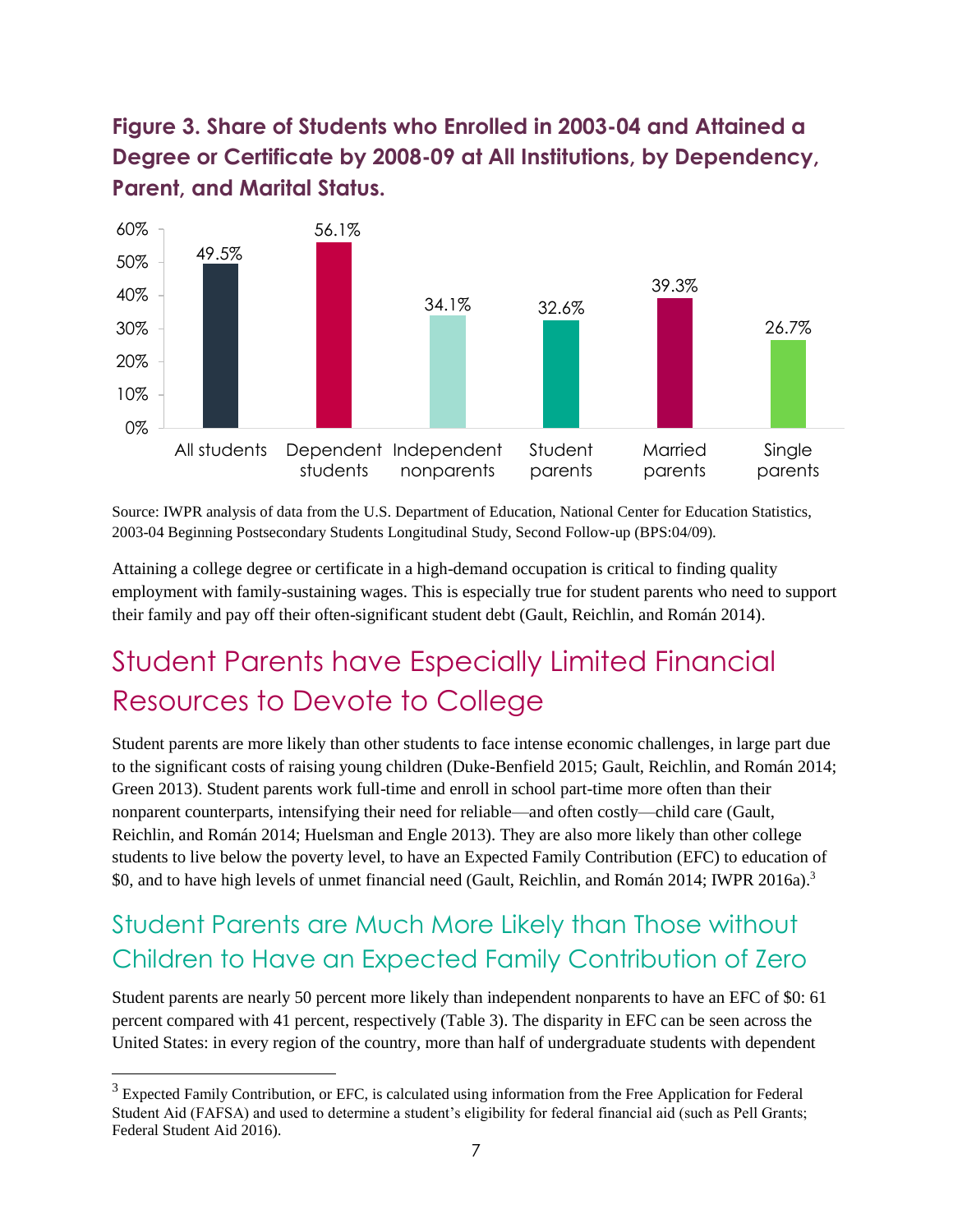children have no money to contribute to college. The Southeast region stands out with nearly two-thirds (65 percent) of parents with a \$0 EFC (Table 3).

#### <span id="page-12-0"></span>**Table 3. Share of Students with an Expected Family Contribution (EFC) of \$0 by Student Parent Status and Region, 2011-12.**

| <b>Region</b>                                                 | <b>All students</b> | <b>Student</b><br>parents | Indepen-<br>dent<br>nonparents | Depen-<br>dent<br><b>students</b> |
|---------------------------------------------------------------|---------------------|---------------------------|--------------------------------|-----------------------------------|
| Southeast (AL, AR, FL, GA, KY, LA,<br>MS, NC, SC, TN, VA, WV) | 41.6%               | 64.7%                     | 45.3%                          | 27.2%                             |
| <b>Far West</b> (AK, CA, HI, NV, OR, WA)                      | 40.1%               | 62.4%                     | 43.5%                          | 28.0%                             |
| Great Lakes (IL, IN, MI, OH, WI)                              | 36.3%               | 62.3%                     | 40.6%                          | 20.4%                             |
| <b>Plains</b> (IA, KS, MN, MO, NE, ND,<br>SD)                 | 34.9%               | 61.9%                     | 37.8%                          | 15.7%                             |
| <b>Southwest</b> (AZ, NM, OK, TX)                             | 41.5%               | 61.0%                     | 39.1%                          | 26.1%                             |
| <b>Mid East</b> (DE, DC, MD, NJ, NY, PA)                      | 32.0%               | 55.9%                     | 38.4%                          | 21.7%                             |
| Rocky Mountains (CO, ID, MT, UT,<br>WY)                       | 32.5%               | 53.3%                     | 34.7%                          | 17.2%                             |
| <b>New England</b> (CT, ME, MA, NH, RI,<br>VT)                | 29.3%               | 52.2%                     | 36.7%                          | 19.8%                             |
| All regions                                                   | 37.8%               | 61.2%                     | 41.1%                          | 23.7%                             |

Source: IWPR analysis of data from the U.S. Department of Education, National Center for Education Statistics, 2011-12 National Postsecondary Student Aid Study (NPSAS:12).

In every region of the country, more than half of undergraduate students with dependent children have no money to contribute to college expenses.

The share of students with no financial resources for college grew significantly from 2004-12. The economic downturn in 2008 was followed by an uptick in college enrollment in the years following (Long 2014).

The share of all students with a \$0 EFC increased by nearly 50 percent from 2008-12 (from 25 percent to 38 percent; Figure 4). Students with dependent children experienced an even greater decline in their ability to finance college: the share of student parents reporting a \$0 EFC increased from 40 percent in 2008 to

61 percent in 2012 (an increase of 54 percent; Figure 4).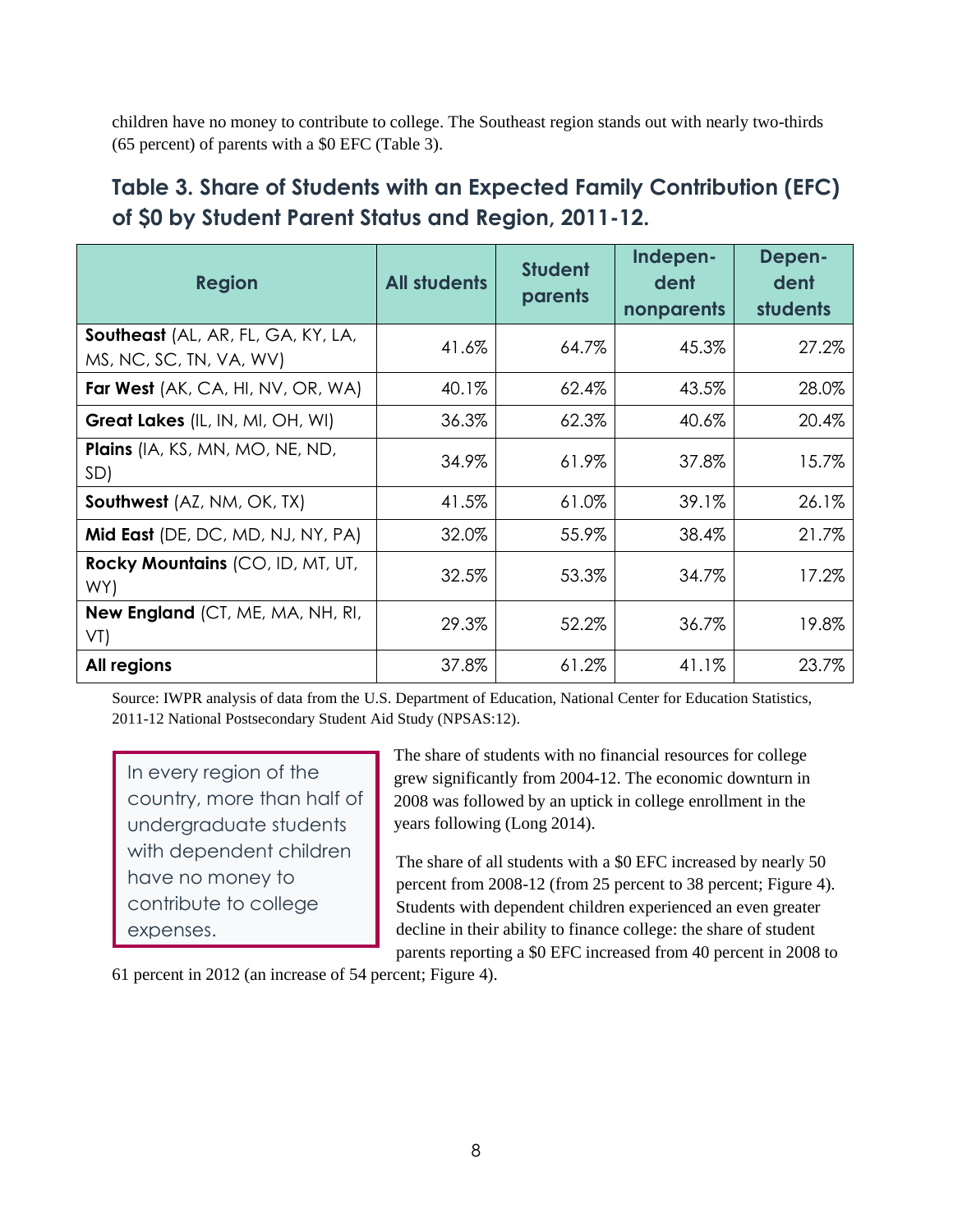

#### <span id="page-13-1"></span>**Figure 4. Trends in the Share of Students with \$0 Expected Family Contribution (EFC) by Parent and Dependency Status, 2004-12.**

Source: IWPR analysis of data from the U.S. Department of Education, National Center for Education Statistics, National Postsecondary Student Aid Study 2003-04 (NPSAS:04); 2007-08 (NPSAS:08); 2011-12 (NPSAS:12).

All regions experienced an increase in the share of student parents with an EFC of \$0 during 2008-12, ranging from a 21 percent increase in the Rocky Mountains to a 42 percent increase in the Far West (Appendix Table E.2). More dramatic changes in the shares of student parents with a \$0 EFC at the regional level occurred between the years of 2004-12. The Plains and Far West regions saw the greatest increase over this eight-year period—111 percent and 104 percent respectively—followed by a 91 percent increase in the Great Lakes and an 81 percent increase in New England (Appendix Table E.2).

### <span id="page-13-0"></span>Student Parents have High Levels of Unmet Financial Need

Many student parents experience significant unmet need, or expenses that students must pay out of pocket

to cover the cost of college attendance. <sup>4</sup> While independent students that were not parents saw substantial growth in unmet need from 2004-12 (63 percent), unmet need among student parents is and has remained the highest when compared with all undergraduates and with their non-parent counterparts (Appendix Table F.1). From 2004-12, student parents' unmet need—which increased by nearly \$1,800 in that time frame—has been, on average, roughly \$700 more than need among dependent and independent nonparents, and over \$500 more than that of all students (Appendix Table F.1).

l

Single parents, despite seeing the smallest percent change in unmet need from 2004-12, have consistently had the highest dollar amount of unmet need—a fact that holds particularly true for single mothers.

<sup>&</sup>lt;sup>4</sup> Unmet need is defined as a student's budget minus EFC and all financial aid received, but excluding private loans.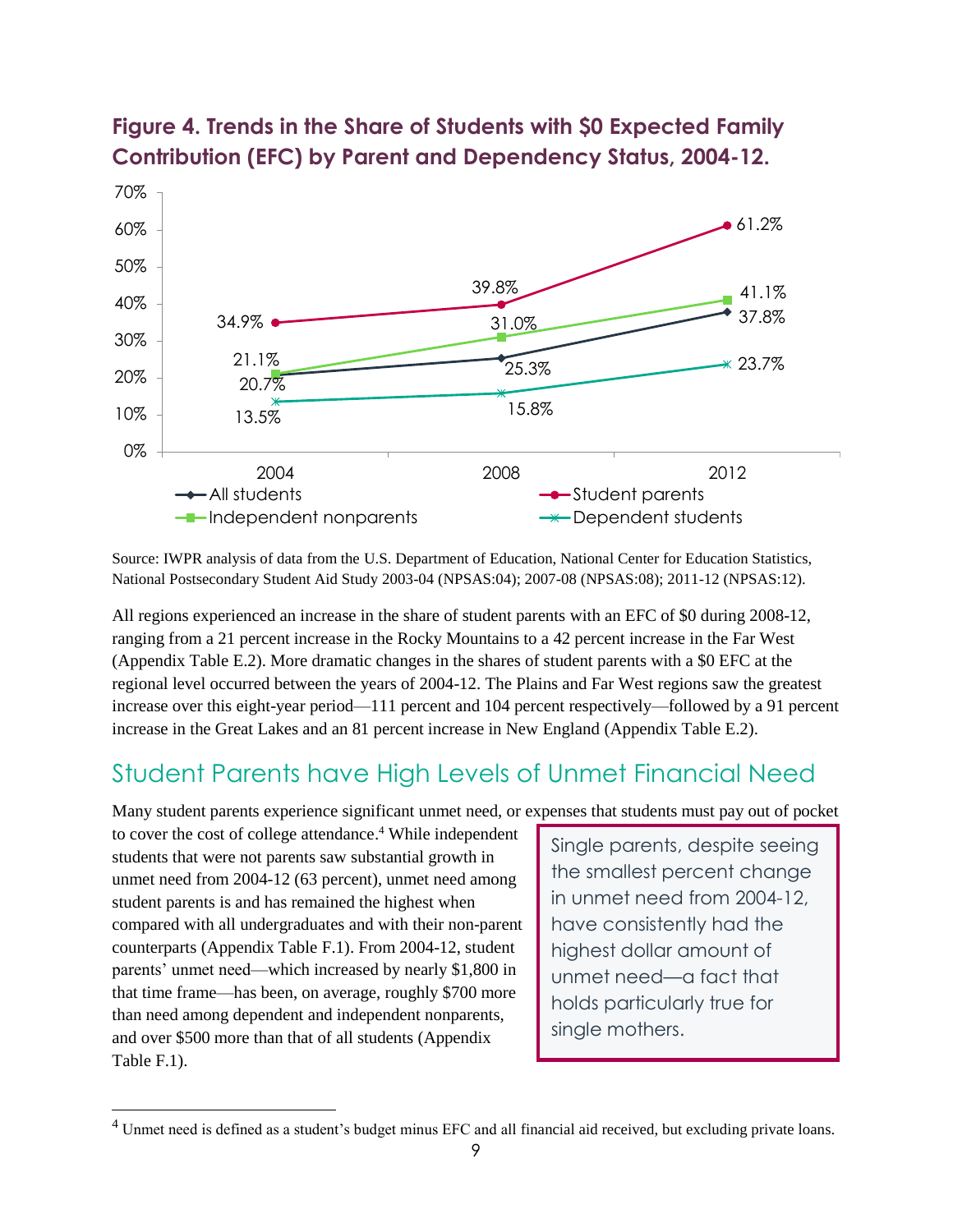Unmet need varies significantly according to student parents' marital status and gender. Single parents, despite seeing a relatively small percent change in unmet need from 2004-12 (29 percent), have consistently had the highest dollar amount of unmet need (Appendix Table F.1). In 2012, single parents had nearly \$6,500 in unmet need, and single mothers' need, at just over \$6,600, was more than \$2,000 higher than that of married parents (Figure 4; Appendix Table F.1). While married parents saw a 67 percent increase in unmet need from 2004-12, they have remained the group with the lowest level of unmet need, even when compared with dependent students, indicating that the marital status of student parents plays a critical role in their financial security when pursuing college (Appendix Table F.1).



### <span id="page-14-1"></span>**Figure 5. Average Unmet Need among Students by Dependency and Parent Status, 2011-12, in 2012 Dollars.**

Source: IWPR analysis of data from the U.S. Department of Education, National Center for Education Statistics, 2003-04 (NPSAS:04); 2007-08 (NPSAS:08); 2011-12 National Postsecondary Student Aid Study (NPSAS:12).

Regionally, while all students attending college in New England have the highest levels of unmet need (nearly \$6,900 for all undergraduate students), the region ranks third in need among student parents, following the Southwest and the Far West (Appendix Table F.2). In three regions, single student parents have unmet need that exceeds \$7,000 (the Southwest, New England, and the Mid East), with single student mothers having more than \$7,000 in unmet need in a fourth region of Far West (Appendix Table F.2; IWPR 2016a). Unmet need is highest for single student fathers in the region of the Mid East, the only place in which their unmet need exceeds \$7,000 (IWPR 2016a).

### <span id="page-14-0"></span>Student Parents Face Substantial Time Demands

Compounding their financial challenges, students with children grapple with significant demands on their time. In addition to time spent in class and studying, most student parents juggle paid work and substantial time caring for children. With these pressures, college affordability for students with children becomes an issue of time as well as money, and support strategies must consider how to help student parents devote the time for academics that it takes to succeed in school.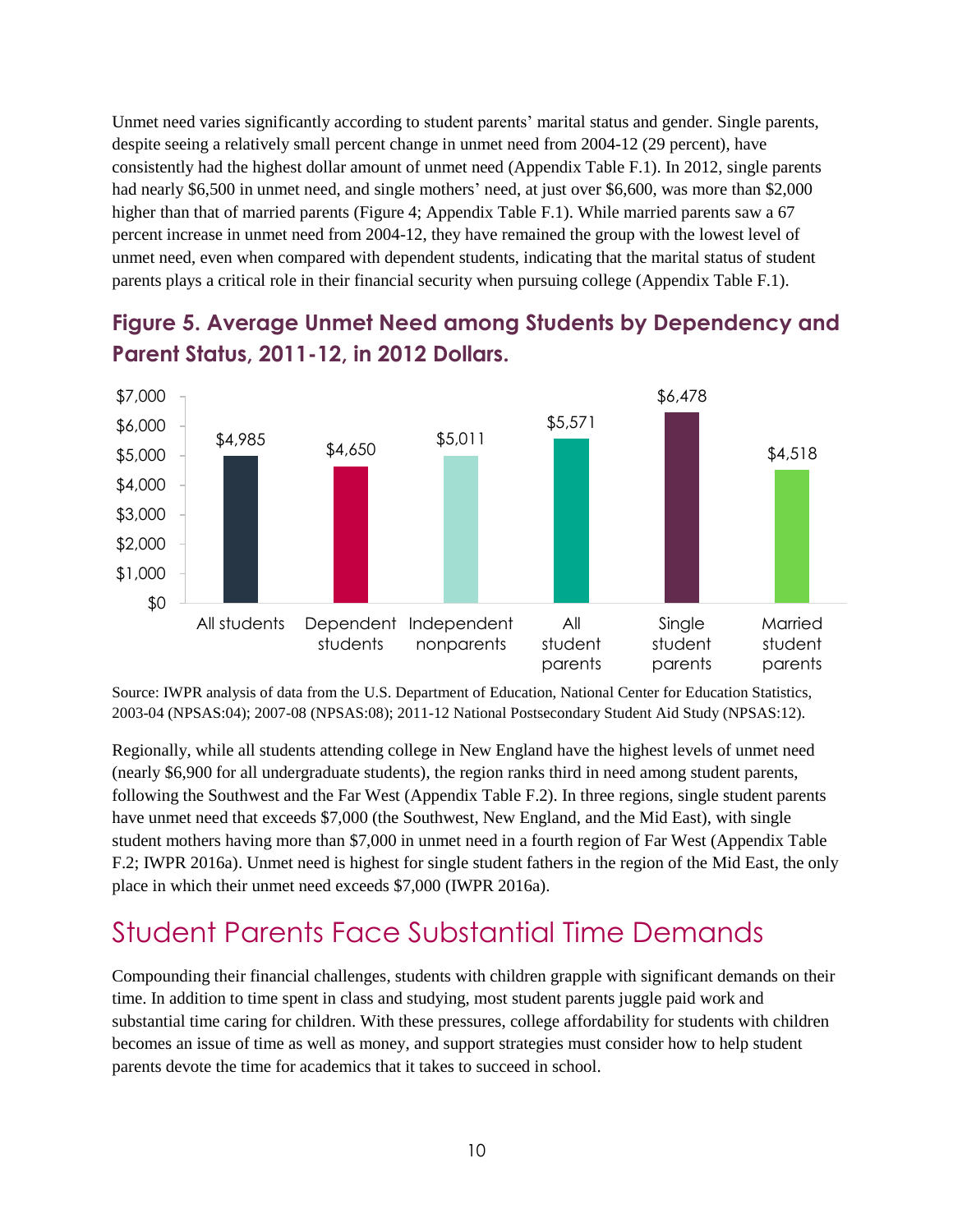### <span id="page-15-0"></span>Parents Work a Significant Number of Hours while Pursuing **College**

Student parents often work while in school to make ends meet. Coupled with time needed to meet family obligations, the demands of working while in college can further limit the time student parents have to focus on course work, spend time with their children, sleep, or have time to themselves (Gault, Noll, and Reichlin forthcoming). Student parents are more likely to work while in college than dependent students (66 percent compared with 58 percent, respectively) and more likely to work long hours: 66 percent of student parents worked more than 20 hours per week in 2011-12, compared with 39 percent of their dependent counterparts (IWPR 2016a). Higher rates of employment and higher numbers of hours worked can endanger student parents' ability to complete school on time or at all (Kuh et al. 2007; Orozco and Cauthen 2009). When holding a job leads student parents to enroll less than full-time, it can also threaten their eligibility for financial aid that is tied to school credit hours (Huelsman and Engle 2013).

Employment rates and the number of hours worked per week declined among all college students after 2008, possibly due to the job losses during the Great Recession. Student parents and independent nonparents, however, remained more than twice as likely as dependent students to work 30 or more hours per week (Figure 6). In 2012, 46 percent of student parents and 45 percent of their nonparent counterparts worked this much compared with just 21 percent of dependent students (Figure 6; Appendix Table G.1).

<span id="page-15-1"></span>



Source: IWPR analysis of data from the U.S. Department of Education, National Center for Education Statistics, 2003-04 National Postsecondary Student Aid Study (NPSAS:04), 2007-08 National Postsecondary Student Aid Study (NPSAS:08) and 2011-12 National Postsecondary Student Aid Study (NPSAS:12).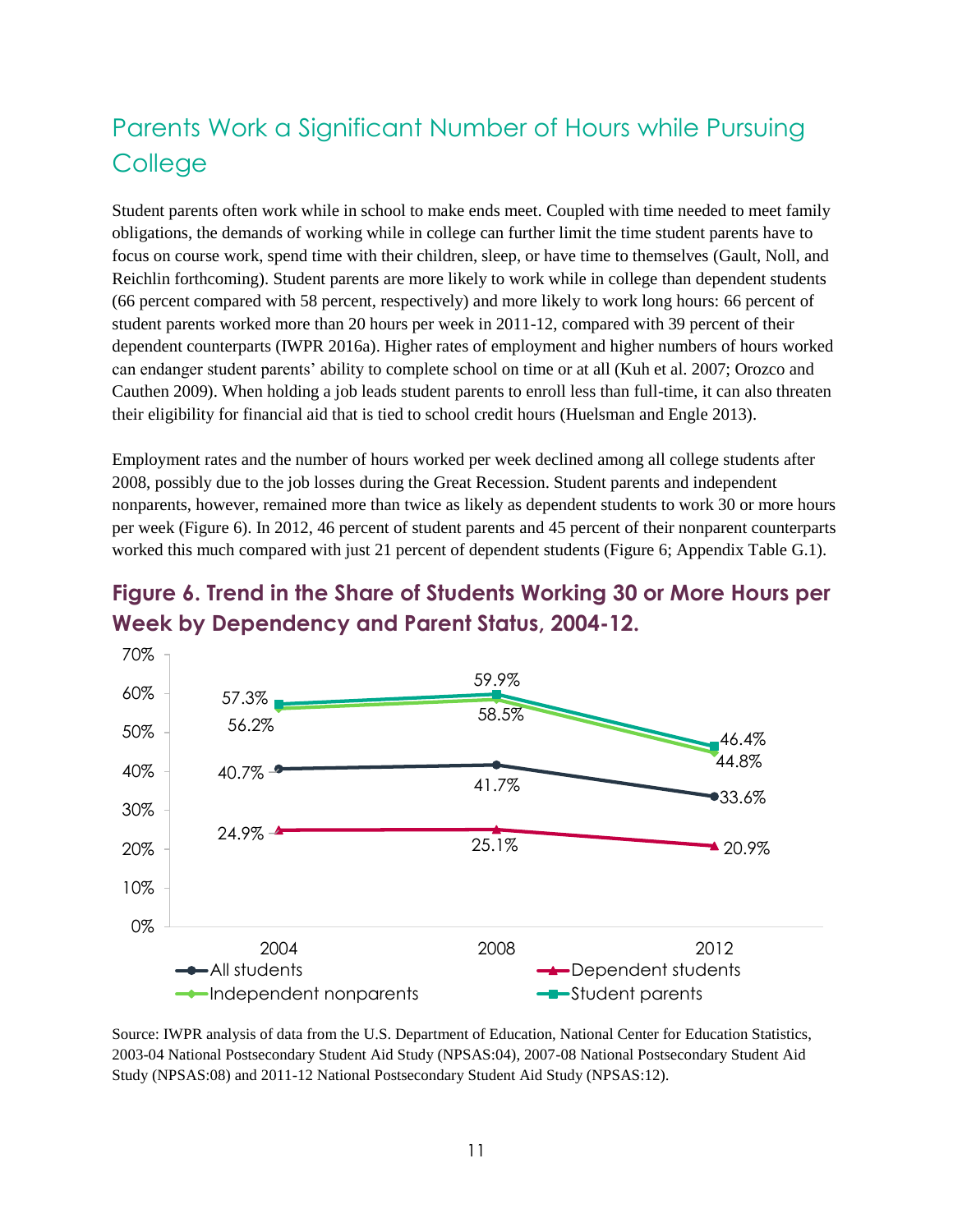In 2012, the Southwest region had the largest share of all undergraduates (40 percent), independent nonparents (48 percent), and dependent students (27 percent) who worked 30 or more hours per week, while student parents in the Plains states were the most likely to work that amount (53 percent; Appendix Table G.1).

### <span id="page-16-0"></span>Student Parents Spend Significant Time Caring for Young Children

Among community college students who have children living with them, nearly threequarters of women (71 percent) and half of men report spending over 20 hours a week caring for dependents.

In addition to working, students with children have significant dependent care obligations that can impact their time and finances. Overall, 50 percent of student parents have children ages 5 or younger, and another 25 percent have children ages 6-10 (IWPR 2016a). Among community college students who have children living with them, nearly three-quarters of women (71 percent) and half of men report spending over 20 hours a week caring for dependents (CCSSE 2016). These student

parents often report that caring for their children on top of going to college can be too much to handle: 43 percent of women and 37 percent of men at two-year institutions say they are likely or very likely to withdraw from college to care for dependents (CCSSE 2016).<sup>5</sup>

# <span id="page-16-1"></span>Availability of On-Campus Child Care Declining while Student Parent Population Grows

Affordable, stable child care can help student parents juggle their school and work responsibilities, yet campus child care centers have been closing across the country (Table 5). A recent IWPR analysis finds that, from 2005-15, campus child care declined at community colleges and public four-year institutions in 36 states (Eckerson et al. 2016). The share of community colleges reporting the presence of a campus

child care center declined sharply—from 53 percent in 2004, to 44 percent in 2015—a particularly concerning trend due to the large share of parents enrolled in community colleges (Eckerson et al. 2016; IWPR 2016b; Appendix Figure H.1). At public four-year institutions, the availability of campus child care declined from a high of 55 percent in 2003-05 to just under half of all institutions in 2015 (Eckerson et al. 2016; Appendix Figure H.1).

Despite the fact that the number of students with children has increased in every region between 2004 and 2012, the

l

Despite the fact that the number of students with children has increased in every region between 2004 and 2012, the share of campuses that provide child care has concurrently declined across all eight regions.

share of campuses that provide child care has concurrently declined across all eight regions. In 2012, the Southwest region had the largest share of student parents (34 percent; Table 1), yet only 12 percent of postsecondary institutions in the region provided on-campus child care (Table 4). Notably, the two

<sup>5</sup> Data used with permission from the *Center for Community College Student Engagement, The Community College Survey of Student Engagement 2016,* The University of Texas at Austin.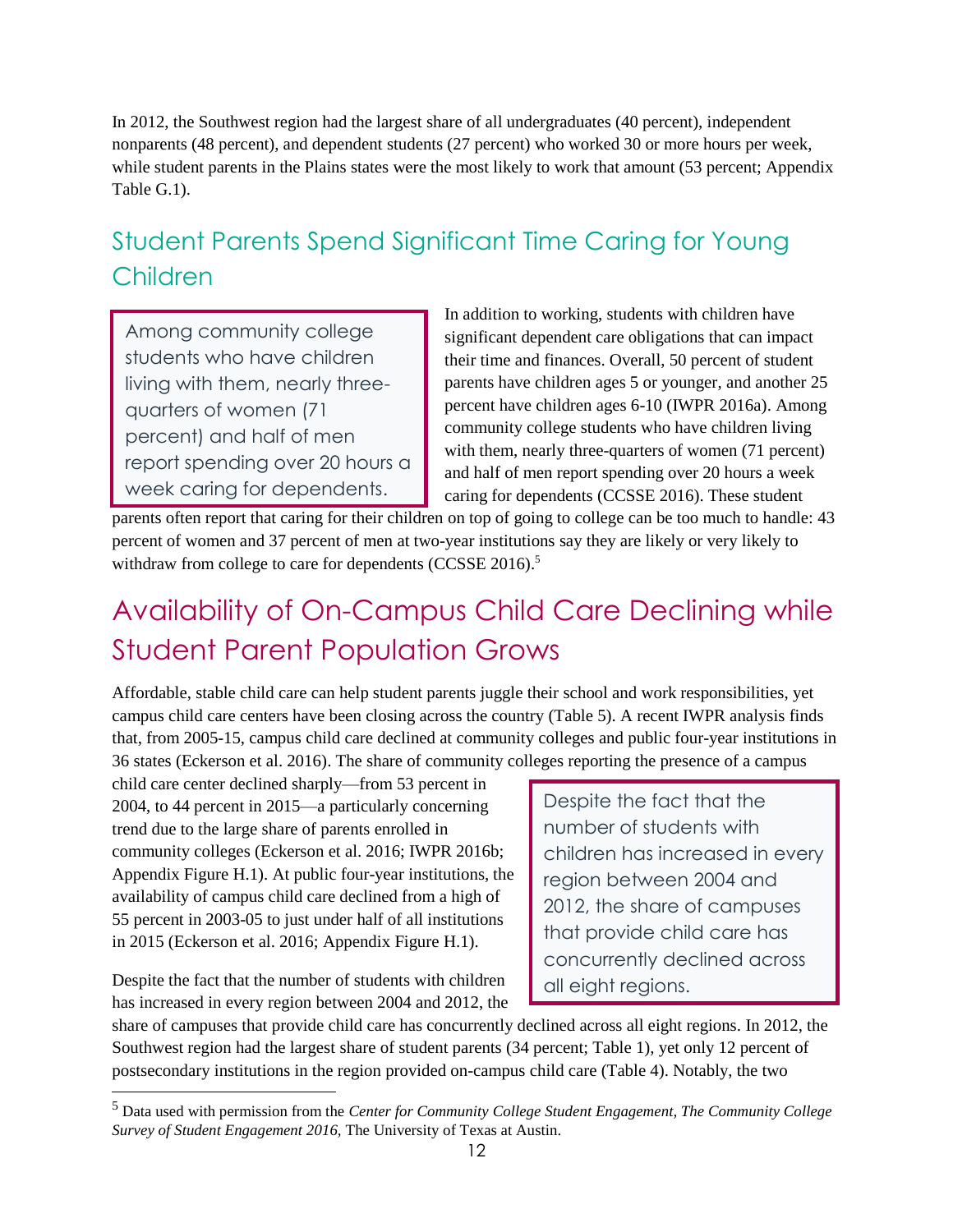regions with the highest increase in the number of students with children (the Southwest and Plains regions) also saw the greatest decrease in on-campus child care (Table 4).

### <span id="page-17-0"></span>**Table 4. Percent Change in Number of Student Parents and Number of Institutions with On-Campus Child Care by Region, 2004-12.**

| <b>Region</b>                                                        | <b>Share of</b><br><b>Campuses</b><br>with Child<br>Care,<br>$2011 - 12$ | Percent<br><b>Decrease in</b><br><b>Campuses</b><br>with Child<br>Care,<br>2004-12 | Percent<br>Increase in<br><b>Student</b><br><b>Parent</b><br>Population,<br>2004-12 |
|----------------------------------------------------------------------|--------------------------------------------------------------------------|------------------------------------------------------------------------------------|-------------------------------------------------------------------------------------|
| <b>New England</b> (CT, ME, MA, NH, RI, VT)                          | 14.7%                                                                    | $-14.3%$                                                                           | 21.3%                                                                               |
| Mid East (DE, DC, MD, NJ, NY, PA)                                    | 17.2%                                                                    | $-12.1%$                                                                           | 18.3%                                                                               |
| Great Lakes (IL, IN, MI, OH, WI)                                     | 16.0%                                                                    | $-14.4%$                                                                           | 19.0%                                                                               |
| <b>Plains</b> (IA, KS, MN, MO, NE, ND, SD)                           | 17.4%                                                                    | $-20.0\%$                                                                          | 61.2%                                                                               |
| <b>Southeast</b> (AL, AR, FL, GA, KY, LA, MS,<br>NC, SC, TN, VA, WV) | 10.8%                                                                    | $-19.0\%$                                                                          | 26.2%                                                                               |
| <b>Southwest</b> (AZ, NM, OK, TX)                                    | 12.2%                                                                    | $-19.8\%$                                                                          | 67.5%                                                                               |
| Rocky Mountains (CO, ID, MT, UT, WY)                                 | 15.5%                                                                    | $-13.2%$                                                                           | 60.4%                                                                               |
| <b>Far West</b> (AK, CA, HI, NV, OR, WA)                             | 19.9%                                                                    | $-4.0\%$                                                                           | 5.5%                                                                                |
| All regions                                                          | 15.1%                                                                    | $-14.2%$                                                                           | 29.6%                                                                               |

Source: IWPR analysis of data from the U.S. Department of Education, National Center for Education Statistics, Integrated Postsecondary Education Data System (IPEDS), 2004 and 2012 Institutional Characteristics Surveys; and the National Postsecondary Student Aid Study 2003-04 (NPSAS:04); and 2011-12 (NPSAS:12).

Greater access to child care would be likely to increase rates of degree attainment among student parents (IWPR 2016a). Research has shown that, for many parents who leave school without earning a credential,

The two regions with the highest increase in the number of students with children (the Southwest and Plains regions) also saw the greatest decrease in on-campus child care.

better access to child care could have helped them avoid taking a break or dropping out completely (Johnson et al. 2009; Hess et al. 2014). One study at a community college in New York State finds that parents who have access to campus child care demonstrate better persistence and have a greater likelihood of completing with a degree or transferring to a four-year college than other parents who do not (Monroe Community College 2013). The decline in overall and regional availability of campus child care compounds the time-related and financial challenges facing student parents, particularly those who are

single, making it more difficult for them to remain enrolled and complete with a higher credential, on time or at all.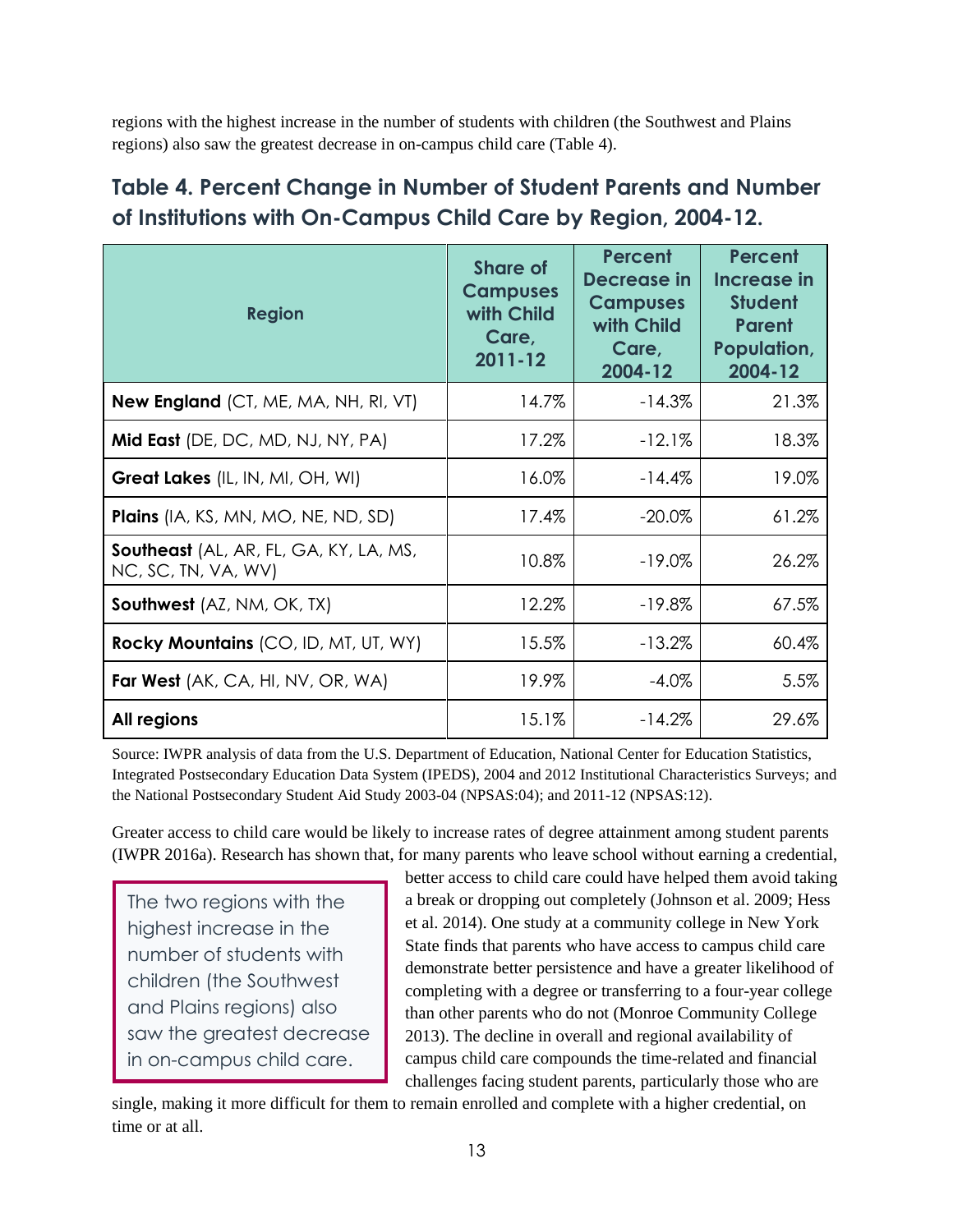# <span id="page-18-0"></span>Conclusion and Recommendations

Growth in the proportion and numbers of college students who are parents has important implications for state and national postsecondary attainment goals. To help ensure that students with children succeed in college, states and institutions across the nation should understand the demographics of their student parent populations, their degree of financial need, and the supports needed to promote their success.

Federal and state policymakers and institutional and program leaders must work to establish policies to promote postsecondary attainment among student parents. Preserving and strengthening campus child care centers and establishing connections with the broader early childhood community can improve student parents' access to quality, affordable child care (Boressoff 2012; Boressoff 2013; Schumacher 2015). Making campuses welcoming for student parents through family-friendly events and spaces can engage student parents in campus life, and help them establish peer support networks (Schumacher 2015). Institutions should also establish data collection practices to track the presence of student parents on campus and their outcomes over time. Colleges can take proactive steps to ensure that students with children receive all available financial aid rather than leaving it to the students' own initiative to request special consideration due to high child care expenses or the need to reduce work hours. Policies and programs intended to improve success among low-income student populations must also take into account student parents' complicated schedules and time demands, ensuring that part-time and working students have access.

Students, states, and the nation as a whole can achieve substantial long-term economic and social gains from increased college completion among students with children. By investing in improved access to financial aid, and in child care and other supportive services, institutions can improve retention and completion outcomes among student parents, which will contribute substantially to increasing higher education attainment in the population overall.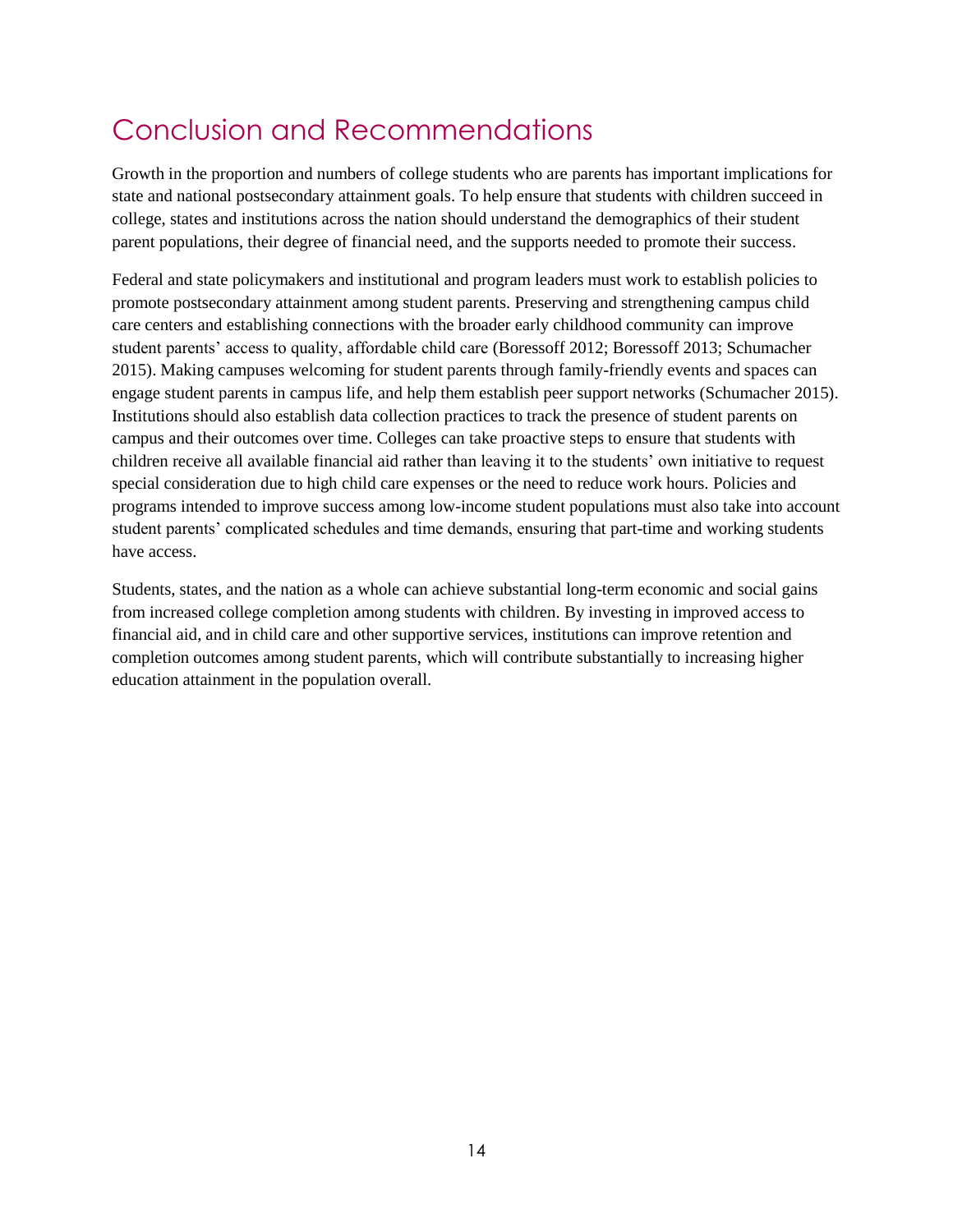# Appendix A. Regional Definitions

#### <span id="page-19-0"></span>**Table A.1. Regional Classifications from the National Center for Education Statistics.**

| <b>New England</b> | <b>Mid East</b> | <b>Great Lakes</b>     | <b>Plains</b>   |
|--------------------|-----------------|------------------------|-----------------|
| Connecticut        | Delaware        | Illinois               | lowa            |
| Maine              | Washington, DC  | Indiana                | Kansas          |
| Massachusetts      | Maryland        | Michigan               | Minnesota       |
| New Hampshire      | New Jersey      | Ohio                   | Missouri        |
| Rhode Island       | New York        | Wisconsin              | Nebraska        |
| Vermont            | Pennsylvania    |                        | North Dakota    |
|                    |                 |                        | South Dakota    |
| <b>Southeast</b>   | Southwest       | <b>Rocky Mountains</b> | <b>Far West</b> |
| Alabama            | Arizona         | Colorado               | Alaska          |
| Arkansas           | New Mexico      | Idaho                  | California      |
| Florida            | Oklahoma        | Montana                | Hawaii          |
| Georgia            | Texas           | Utah                   | Nevada          |
| Kentucky           |                 | Wyoming                | Oregon          |
| Louisiana          |                 |                        | Washington      |
| Mississippi        |                 |                        |                 |
| North Carolina     |                 |                        |                 |
| South Carolina     |                 |                        |                 |
| Tennessee          |                 |                        |                 |
| Virginia           |                 |                        |                 |
| West Virginia      |                 |                        |                 |

Notes: Regions indicate geographic region where NPSAS sample institution is located; i.e. where surveyed students attend college.

Source: U.S. Department of Education, National Center for Education Statistics, National Postsecondary Student Aid Study (NPSAS).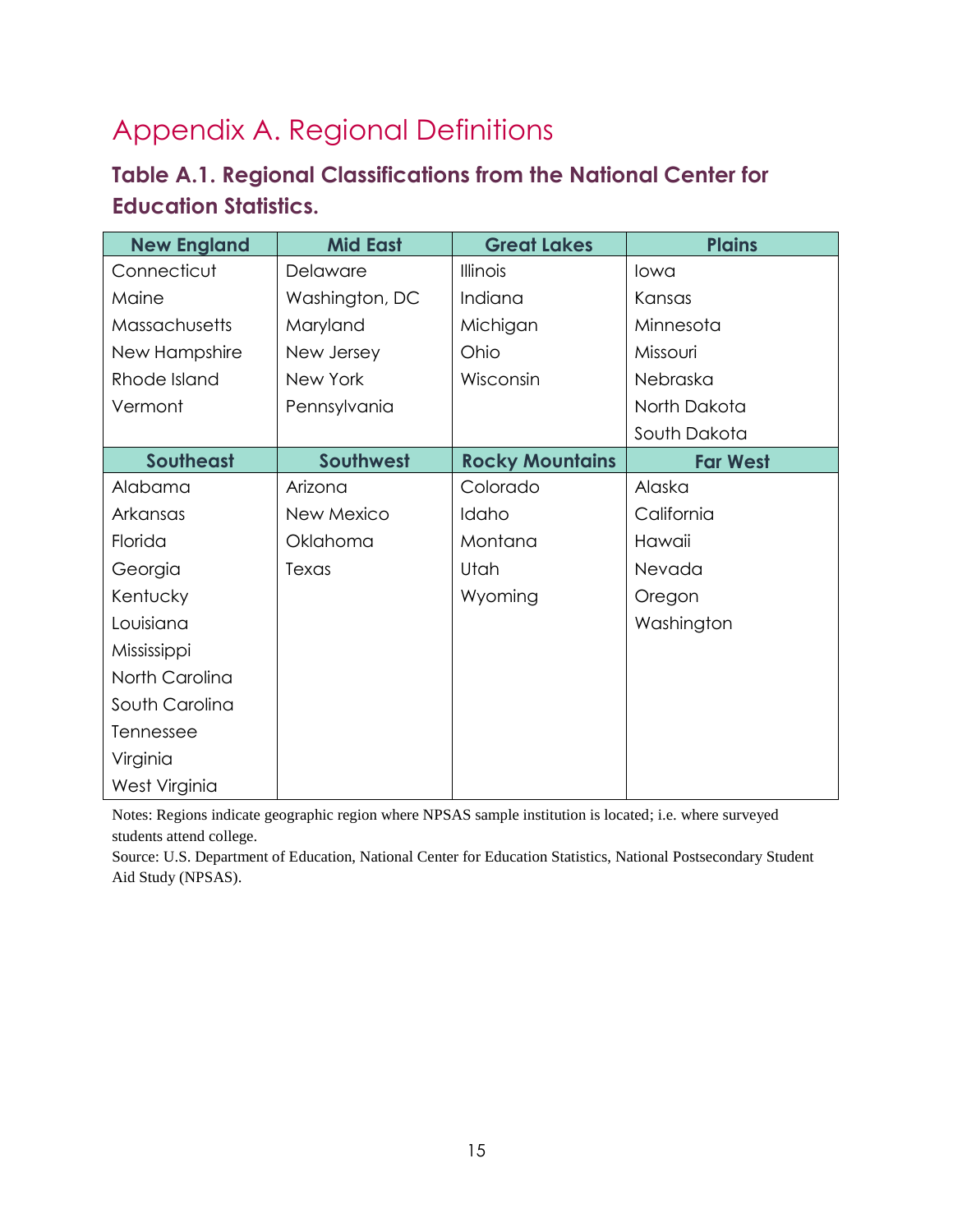# Appendix B. Trends in the Share of Students who are Parents by Region

<span id="page-20-0"></span>

| Table B.1. Share of Students who are Parents by Region, 2004-12. |  |  |  |  |  |
|------------------------------------------------------------------|--|--|--|--|--|
|------------------------------------------------------------------|--|--|--|--|--|

| <b>Region</b>                                                 | 2003-04 | 2007-08 | $2011 - 12$ | Percentage<br><b>Point</b><br><b>Difference</b><br>2004-12 | Percent<br>Change<br>2004-12 |
|---------------------------------------------------------------|---------|---------|-------------|------------------------------------------------------------|------------------------------|
| New England (CT, ME, MA, NH,<br>RI, VI)                       | 17.2%   | 15.2%   | 17.8%       | 0.6%                                                       | 3.4%                         |
| Mid East (DE, DC, MD, NJ, NY,<br>PA)                          | 19.8%   | 18.7%   | 19.6%       | $-0.1%$                                                    | $-0.7%$                      |
| Great Lakes (IL, IN, MI, OH, WI)                              | 25.4%   | 26.4%   | 25.9%       | 0.6%                                                       | 2.3%                         |
| <b>Plains</b> (IA, KS, MN, MO, NE, ND,<br>SD)                 | 24.8%   | 24.2%   | 30.7%       | 5.9%                                                       | 23.6%                        |
| Southeast (AL, AR, FL, GA, KY,<br>LA, MS, NC, SC, TN, VA, WV) | 28.2%   | 25.3%   | 27.0%       | $-1.2%$                                                    | $-4.3%$                      |
| <b>Southwest</b> (AZ, NM, OK, TX)                             | 28.9%   | 27.7%   | 33.7%       | 4.8%                                                       | 16.8%                        |
| Rocky Mountains (CO, ID, MT,<br>UT, WY)                       | 22.8%   | 27.2%   | 27.9%       | 5.1%                                                       | 22.5%                        |
| Far West (AK, CA, HI, NV, OR,<br>WA)                          | 24.4%   | 24.3%   | 21.8%       | $-2.6\%$                                                   | $-10.6%$                     |
| All regions                                                   | 24.9%   | 24.3%   | 25.9%       | 1.0%                                                       | 4.0%                         |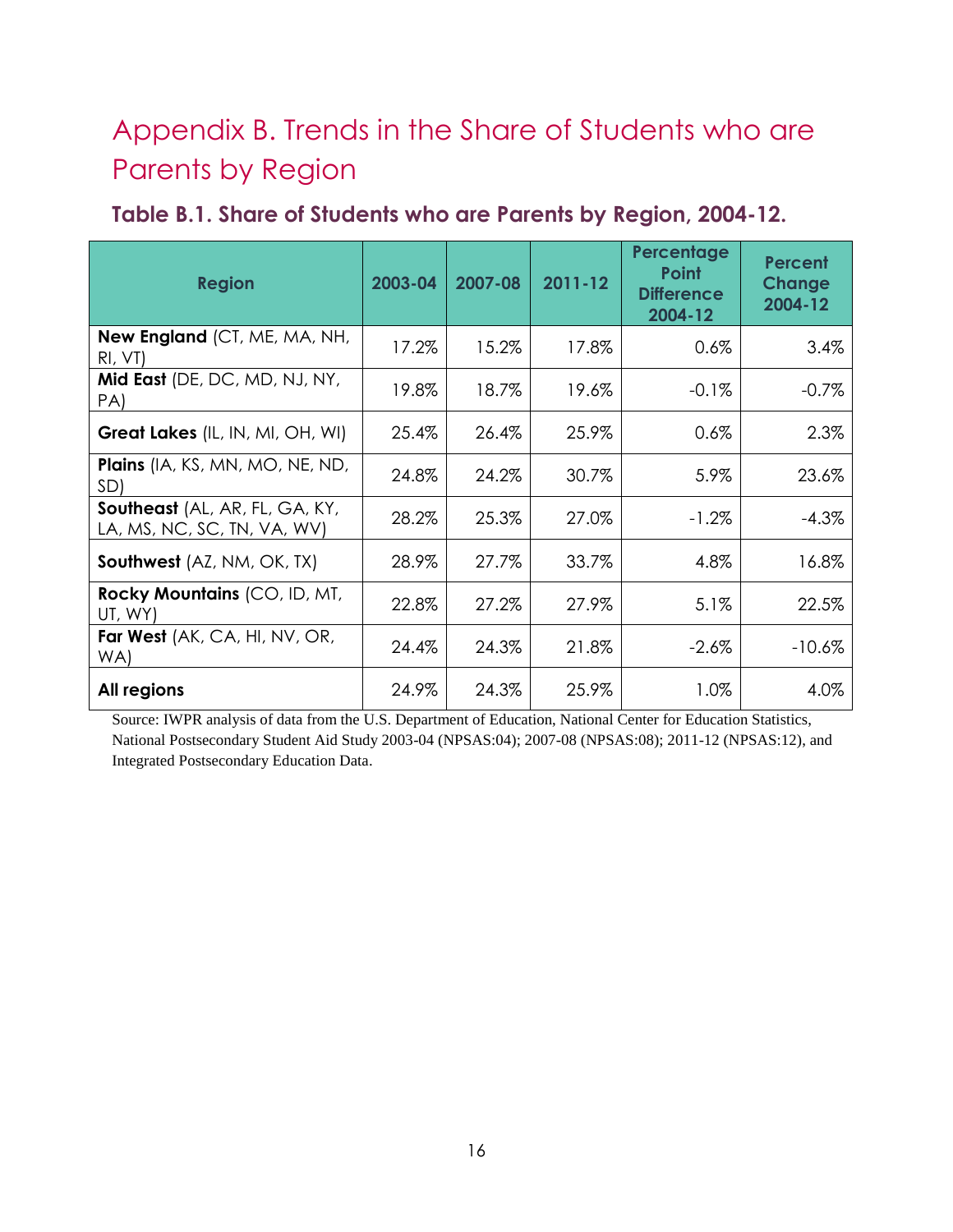# Appendix C. The Share of Students who are Parents by Institution Type and Region

#### <span id="page-21-0"></span>**Table C.1. Share of Students who are Parents by Institution Type and Region, 2011-12.**

| <b>Region</b>                                                 | <b>Public</b><br><b>Two-Year</b> | <b>Four-Year</b> | <b>For-Profit</b> | <b>All</b><br><b>Institutions</b> |
|---------------------------------------------------------------|----------------------------------|------------------|-------------------|-----------------------------------|
| <b>New England</b> (CT, ME, MA, NH, RI, VT)                   | 26.7%                            | 8.5%             | 39.6%             | 17.8%                             |
| Mid East (DE, DC, MD, NJ, NY, PA)                             | 25.2%                            | 12.2%            | 38.1%             | 19.6%                             |
| Great Lakes (IL, IN, MI, OH, WI)                              | 32.3%                            | 17.4%            | 43.7%             | 25.9%                             |
| Plains (IA, KS, MN, MO, NE, ND, SD)                           | 32.5%                            | 12.5%            | 61.7%             | 30.7%                             |
| Southeast (AL, AR, FL, GA, KY, LA, MS,<br>NC, SC, TN, VA, WV) | 34.9%                            | 16.0%            | 52.2%             | 27.0%                             |
| <b>Southwest</b> (AZ, NM, OK, TX)                             | 33.4%                            | 16.7%            | 59.0%             | 33.7%                             |
| Rocky Mountains (CO, ID, MT, UT, WY)                          | 29.6%                            | 23.3%            | 41.3%             | 27.9%                             |
| <b>Far West</b> (AK, CA, HI, NV, OR, WA)                      | 24.7%                            | 12.0%            | 37.4%             | 21.8%                             |
| <b>All Regions</b>                                            | 30.2%                            | 14.9%            | 49.7%             | 25.9%                             |

Notes: Community colleges include all public two-year institutions. Four-year institutions include all public and private nonprofit undergraduate institutions. For-profit institutions include all for-profit, less than two years and above. All institutions include all public and private institutions, including students attending more than one school.

Source: IWPR analysis of data from the U.S. Department of Education, National Center for Education Statistics, 2011-12 National Postsecondary Student Aid Study (NPSAS:12).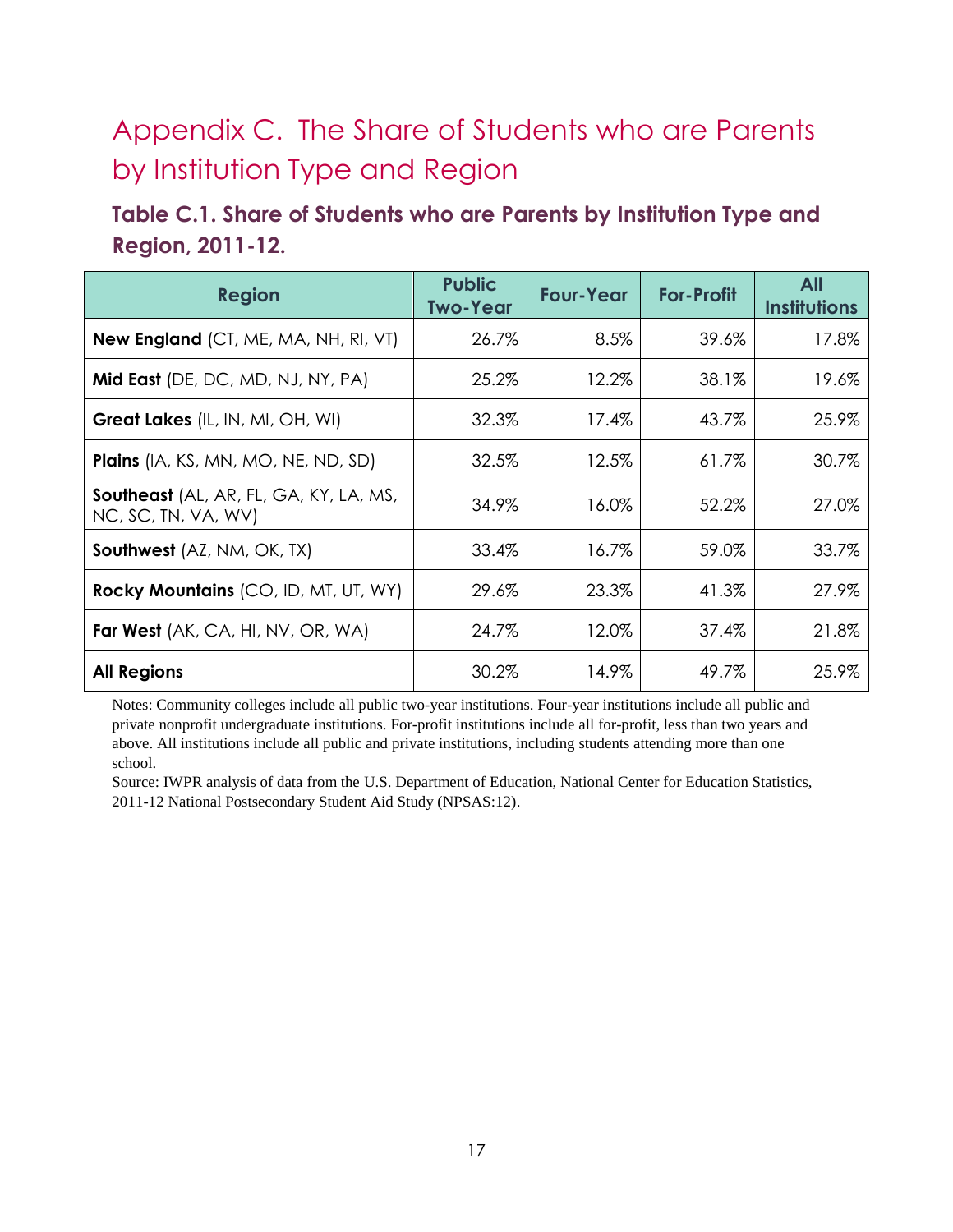# Appendix D. Student Parent Demographics by Region

### <span id="page-22-0"></span>**Table D.1. Share of Students who are Parents by Gender, Race/Ethnicity and Region, 2011-12.**

|       | (CT, ME, MA, NH, RI)<br>VT)<br>New England | , DC, MD, NJ, NY,<br>PA)<br>Mid East<br>IDE, | (IL, IN, MI, OH, WI)<br>Great Lakes | (IA, KS, MN, MO, NE,<br>ND, SD)<br><b>Plains</b> | $\overline{\mathcal{A}}$<br>∢<br>'AL, AR, FL, GA, KY, I<br>MS, NC, SC, TN, VA<br>WV)<br>Southeast<br>$\overline{\mathbf{A}}$ | AX, NM, OK, TX<br>Southwest                         | CO, ID, MT, UT, WY)<br>Mountains<br>Rocky | OR,<br>Far West<br>(AK, CA, HI, NV, W, WA) | <b>All Regions</b> |
|-------|--------------------------------------------|----------------------------------------------|-------------------------------------|--------------------------------------------------|------------------------------------------------------------------------------------------------------------------------------|-----------------------------------------------------|-------------------------------------------|--------------------------------------------|--------------------|
|       |                                            |                                              |                                     | <b>All Undergraduate Students</b>                |                                                                                                                              |                                                     |                                           |                                            |                    |
| All   | 18.1%                                      | 19.9%                                        | 26.4%                               | 31.2%                                            | 27.4%                                                                                                                        | 34.8%                                               | 27.9%                                     | 22.3%                                      | 25.9%              |
| Women | 22.1%                                      | 25.1%                                        | 33.4%                               | 37.8%                                            | 33.6%                                                                                                                        | 41.1%                                               | 31.9%                                     | 26.9%                                      | 32.2%              |
| Men   | 12.5%                                      | 12.9%                                        | 16.8%                               | 21.1%                                            | 17.9%                                                                                                                        | 23.0%                                               | 23.0%                                     | 15.0%                                      | 17.5%              |
|       |                                            |                                              |                                     |                                                  | <b>White Students</b>                                                                                                        |                                                     |                                           |                                            |                    |
| All   | 15.4%                                      | 16.8%                                        | 23.6%                               | 26.9%                                            | 22.9%                                                                                                                        | 32.9%                                               | 26.9%                                     | 20.5%                                      | 23.4%              |
| Women | 19.0%                                      | 21.7%                                        | 30.0%                               | 33.8%                                            | 27.8%                                                                                                                        | 40.7%                                               | 30.2%                                     | 25.6%                                      | 29.1%              |
| Men   | 11.1%                                      | 11.4%                                        | 16.0%                               | 17.6%                                            | 16.8%                                                                                                                        | 22.4%                                               | 23.2%                                     | 14.0%                                      | 16.3%              |
|       |                                            |                                              |                                     |                                                  | <b>Black Students</b>                                                                                                        |                                                     |                                           |                                            |                    |
| All   | 29.5%                                      | 30.8%                                        | 40.2%                               | 48.5%                                            | 37.7%                                                                                                                        | 46.3%                                               | 43.4%                                     | 37.2%                                      | 38.7%              |
| Women | 35.5%                                      | 36.7%                                        | 50.1%                               | 57.1%                                            | 46.8%                                                                                                                        | 53.1%                                               | 50.0%                                     | 44.5%                                      | 47.0%              |
| Men   | 23.9%                                      | 20.8%                                        | 23.4%                               | 37.0%                                            | 22.1%                                                                                                                        | 32.2%                                               | 32.4%                                     | 25.4%                                      | 24.9%              |
|       |                                            |                                              |                                     |                                                  | <b>Hispanic Students</b>                                                                                                     |                                                     |                                           |                                            |                    |
| All   | 23.8%                                      | 20.9%                                        | 27.9%                               | 41.3%                                            | 24.0%                                                                                                                        | 29.6%                                               | 32.4%                                     | 23.0%                                      | 25.7%              |
| Women | 28.8%                                      | 26.1%                                        | 33.7%                               | 48.3%                                            | 29.3%                                                                                                                        | 36.8%                                               | 37.7%                                     | 28.6%                                      | 31.6%              |
| Men   | 15.6%                                      | 13.6%                                        | 21.3%                               | 31.4%                                            | 16.5%                                                                                                                        | 20.2%                                               | 23.4%                                     | 15.1%                                      | 17.6%              |
|       |                                            |                                              |                                     |                                                  | <b>Asian Students</b>                                                                                                        |                                                     |                                           |                                            |                    |
| All   | 10.4%                                      | 11.4%                                        | 6.7%                                | 25.6%                                            | 20.0%                                                                                                                        | 22.1%                                               | 14.8%                                     | 13.5%                                      | 14.8%              |
| Women | $\ddagger$                                 | 15.6%                                        | $\ddagger$                          | 28.3%                                            | 24.4%                                                                                                                        | 26.0%                                               | $\ddagger$                                | 15.3%                                      | 18.2%              |
| Men   | $\ddagger$                                 | 7.0%                                         | $\ddagger$                          | 21.6%                                            | $\ddagger$                                                                                                                   | 16.1%                                               | $\ddagger$                                | 11.3%                                      | 10.9%              |
|       |                                            |                                              |                                     |                                                  |                                                                                                                              | American Indian/Alaska Native Students              |                                           |                                            |                    |
| All   | 11.3%                                      | 25.7%                                        | 23.5%                               | 43.1%                                            | 37.7%                                                                                                                        | 42.2%                                               | 16.4%                                     | 29.9%                                      | 34.3%              |
| Women | $\ddagger$                                 | $\ddagger$                                   | $\ddagger$                          | 57.9%                                            | 45.5%                                                                                                                        | 47.1%                                               | $\ddagger$                                | 37.8%                                      | 41.4%              |
| Men   | $\ddagger$                                 | $\ddagger$                                   | $\ddagger$                          | $\ddagger$                                       | $\ddagger$                                                                                                                   | 33.2%                                               | $\ddagger$                                | $\ddagger$                                 | 23.5%              |
|       |                                            |                                              |                                     |                                                  |                                                                                                                              | <b>Native Hawaiian or Pacific Islander Students</b> |                                           |                                            |                    |
| All   | ‡                                          | 32.4%                                        | 32.2%                               | $\ddagger$                                       | 27.9%                                                                                                                        | 30.0%                                               | ‡                                         | 22.8%                                      | 27.5%              |
| Women | $\ddagger$                                 | $\ddagger$                                   | ţ                                   | $\ddagger$                                       | 35.4%                                                                                                                        | $\ddagger$                                          | $\ddagger$                                | 33.1%                                      | 39.4%              |
| Men   | $\ddagger$                                 | $\ddagger$                                   | $\ddagger$                          | $\ddagger$                                       | $\ddagger$                                                                                                                   | $\ddagger$                                          | $\ddagger$                                | $\ddagger$                                 | 15.4%              |

Notes: ‡ Reporting standards not met.

18 Source: IWPR analysis of data from the U.S. Department of Education, National Center for Education Statistics, 2011-12 National Postsecondary Student Aid Study (NPSAS:12).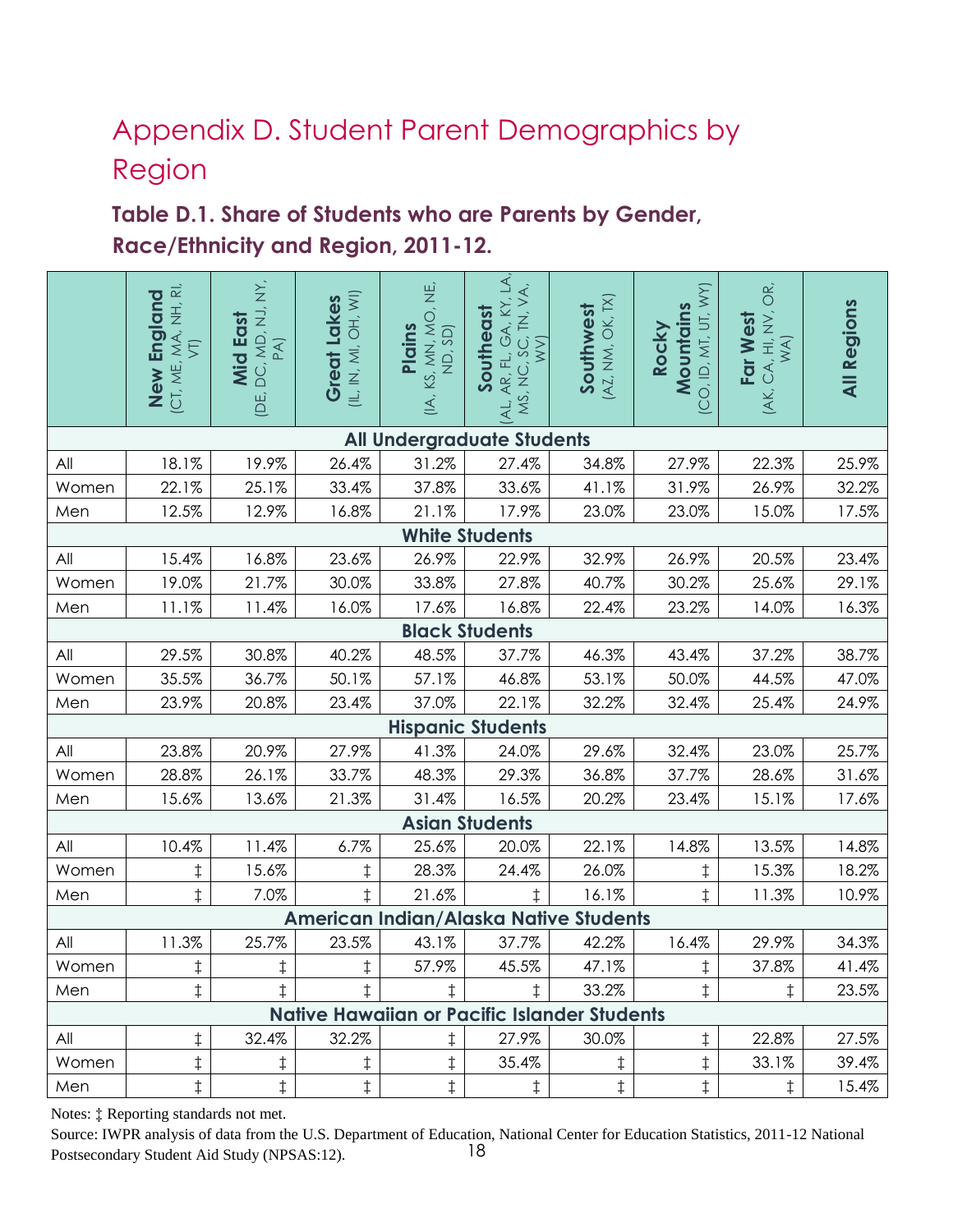# Appendix E. Expected Family Contribution

### <span id="page-23-0"></span>**Table E.1. Share of Students with \$0 EFC by Dependency and Parent Status, 2004-12.**

|                                                                              | 2004           |           |                           |                     | 2008           |           |                           | 2012                |                |           |                           |                     |
|------------------------------------------------------------------------------|----------------|-----------|---------------------------|---------------------|----------------|-----------|---------------------------|---------------------|----------------|-----------|---------------------------|---------------------|
| Region                                                                       | $\overline{4}$ | Dependent | Independent<br>nonparents | Students<br>parents | $\overline{4}$ | Dependent | Independent<br>nonparents | Students<br>parents | $\overline{4}$ | Dependent | Independent<br>nonparents | Students<br>parents |
| <b>New</b><br><b>England</b><br>(CT, ME,<br>MA, NH,<br>RI, VI                | 15.3%          | 10.0%     | 20.6%                     | 28.8%               | 18.7%          | 10.6%     | 33.9%                     | 34.8%               | 29.3%          | 19.8%     | 36.7%                     | 52.2%               |
| <b>Mid East</b><br>(DE, DC,<br>MD, NJ,<br>NY, PA)                            | 18.4%          | 12.6%     | 21.1%                     | 32.8%               | 22.9%          | 15.5%     | 31.9%                     | 36.5%               | 32.0%          | 21.7%     | 38.4%                     | 55.9%               |
| Great<br><b>Lakes</b><br>(IL, IN, MI,<br>OH, WI)                             | 17.5%          | 8.9%      | 19.5%                     | 32.7%               | 22.9%          | 12.7%     | 28.6%                     | 37.3%               | 36.3%          | 20.4%     | 40.6%                     | 62.3%               |
| <b>Plains</b><br>(IA, KS,<br>MN, MO,<br>NE, ND,<br>SD)                       | 15.1%          | 7.3%      | 18.4%                     | 29.3%               | 22.5%          | 11.1%     | 31.6%                     | 39.0%               | 34.9%          | 15.7%     | 37.8%                     | 61.9%               |
| Southeast<br>(AL, AR, FL,<br>GA, KY,<br>LA, MS,<br>NC, SC,<br>TN, VA,<br>WV) | 24.6%          | 15.7%     | 22.3%                     | 41.6%               | 26.4%          | 15.9%     | 31.1%                     | 43.8%               | 41.6%          | 27.2%     | 45.3%                     | 64.7%               |
| Southwest<br>(AZ, NM,<br>OK, TX)                                             | 22.5%          | 13.9%     | 23.9%                     | 34.1%               | 26.4%          | 17.4%     | 28.9%                     | 38.8%               | 41.5%          | 26.1%     | 39.1%                     | 61.0%               |
| Rocky<br><b>Mountains</b><br>(CO, ID,<br>MT, UT,<br>WY)                      | 17.9%          | 10.5%     | 15.8%                     | 36.6%               | 23.9%          | 9.3%      | 29.1%                     | 42.3%               | 32.5%          | 17.2%     | 34.7%                     | 53.3%               |
| <b>Far West</b><br>(AK, CA,<br>HI, NV, OR,<br>WA)                            | 21.2%          | 17.1%     | 19.7%                     | 30.6%               | 27.0%          | 19.4%     | 31.5%                     | 36.3%               | 40.1%          | 28.0%     | 43.5%                     | 62.4%               |
| All<br><b>Regions</b>                                                        | 20.7%          | 13.5%     | 21.1%                     | 34.9%               | 25.3%          | 15.8%     | 31.0%                     | 39.8%               | 37.8%          | 23.7%     | 41.1%                     | 61.2%               |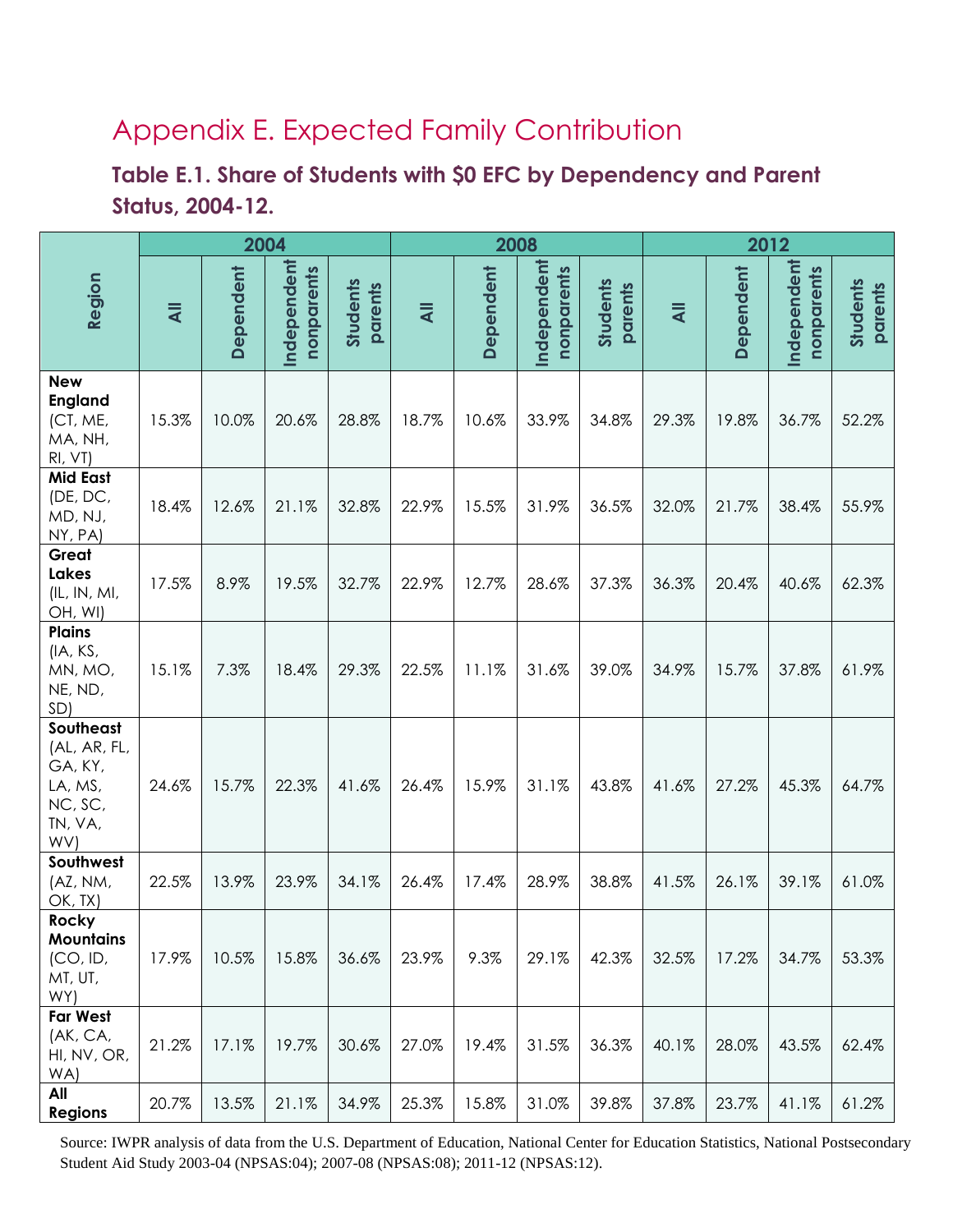### <span id="page-24-0"></span>**Table E.2. Percent Change in Share of Students with a \$0 EFC by Dependency Status, Parent Status, and Region, 2004-12.**

|                                                               | <b>All students</b> | <b>Dependent</b><br>students | Independent<br>nonparents | <b>Student</b><br>parents |  |  |
|---------------------------------------------------------------|---------------------|------------------------------|---------------------------|---------------------------|--|--|
| 2004-12                                                       |                     |                              |                           |                           |  |  |
| <b>New England</b> (CT, ME, MA, NH, RI, VT)                   | 91.9%               | 97.4%                        | 78.1%                     | 81.2%                     |  |  |
| Mid East (DE, DC, MD, NJ, NY, PA)                             | 73.9%               | 71.9%                        | 82.0%                     | 70.4%                     |  |  |
| Great Lakes (IL, IN, MI, OH, WI)                              | 107.7%              | 127.8%                       | 107.7%                    | 90.7%                     |  |  |
| Plains (IA, KS, MN, MO, NE, ND, SD)                           | 132.0%              | 115.5%                       | 105.3%                    | 111.2%                    |  |  |
| Southeast (AL, AR, FL, GA, KY, LA, MS,<br>NC, SC, TN, VA, WV) | 69.5%               | 73.7%                        | 102.9%                    | 55.5%                     |  |  |
| Southwest (AZ, NM, OK, TX)                                    | 84.2%               | 87.7%                        | 63.6%                     | 79.0%                     |  |  |
| Rocky Mountains (CO, ID, MT, UT, WY)                          | 81.4%               | 63.8%                        | 119.3%                    | 45.6%                     |  |  |
| Far West (AK, CA, HI, NV, OR, WA)                             | 89.7%               | 63.5%                        | 120.7%                    | 103.6%                    |  |  |
| <b>All Regions</b>                                            | 82.5%               | 74.8%                        | 94.9%                     | 75.1%                     |  |  |
|                                                               | 2004-08             |                              |                           |                           |  |  |
| New England (CT, ME, MA, NH, RI, VT)                          | 22.4%               | 5.1%                         | 64.6%                     | 20.6%                     |  |  |
| Mid East (DE, DC, MD, NJ, NY, PA)                             | 24.6%               | 23.0%                        | 51.3%                     | 11.4%                     |  |  |
| Great Lakes (IL, IN, MI, OH, WI)                              | 31.2%               | 42.0%                        | 46.2%                     | 14.2%                     |  |  |
| Plains (IA, KS, MN, MO, NE, ND, SD)                           | 49.2%               | 52.5%                        | 71.9%                     | 33.0%                     |  |  |
| Southeast (AL, AR, FL, GA, KY, LA, MS,<br>NC, SC, TN, VA, WV) | 7.5%                | 1.5%                         | 39.2%                     | 5.3%                      |  |  |
| Southwest (AZ, NM, OK, TX)                                    | 17.4%               | 25.1%                        | 20.8%                     | 13.9%                     |  |  |
| Rocky Mountains (CO, ID, MT, UT, WY)                          | 33.7%               | $-11.5%$                     | 83.8%                     | 15.7%                     |  |  |
| Far West (AK, CA, HI, NV, OR, WA)                             | 27.6%               | 13.1%                        | 59.6%                     | 18.6%                     |  |  |
| <b>All Regions</b>                                            | 22.3%               | 16.6%                        | 47.3%                     | 13.8%                     |  |  |
|                                                               | 2008-12             |                              |                           |                           |  |  |
| New England (CT, ME, MA, NH, RI, VT)                          | 56.7%               | 87.8%                        | 8.2%                      | 50.2%                     |  |  |
| Mid East (DE, DC, MD, NJ, NY, PA)                             | 39.6%               | 39.7%                        | 20.3%                     | 53.0%                     |  |  |
| Great Lakes (IL, IN, MI, OH, WI)                              | 58.3%               | 60.4%                        | 42.0%                     | 66.9%                     |  |  |
| Plains (IA, KS, MN, MO, NE, ND, SD)                           | 55.6%               | 41.3%                        | 19.4%                     | 58.9%                     |  |  |
| Southeast (AL, AR, FL, GA, KY, LA, MS,<br>NC, SC, TN, VA, WV) | 57.6%               | 71.2%                        | 45.8%                     | 47.8%                     |  |  |
| Southwest (AZ, NM, OK, TX)                                    | 56.9%               | 50.1%                        | 35.5%                     | 57.2%                     |  |  |
| Rocky Mountains (CO, ID, MT, UT, WY)                          | 35.7%               | 85.2%                        | 19.3%                     | 25.9%                     |  |  |
| Far West (AK, CA, HI, NV, OR, WA)                             | 48.7%               | 44.6%                        | 38.3%                     | 71.7%                     |  |  |
| <b>All Regions</b>                                            | 49.2%               | 49.9%                        | 32.3%                     | 53.9%                     |  |  |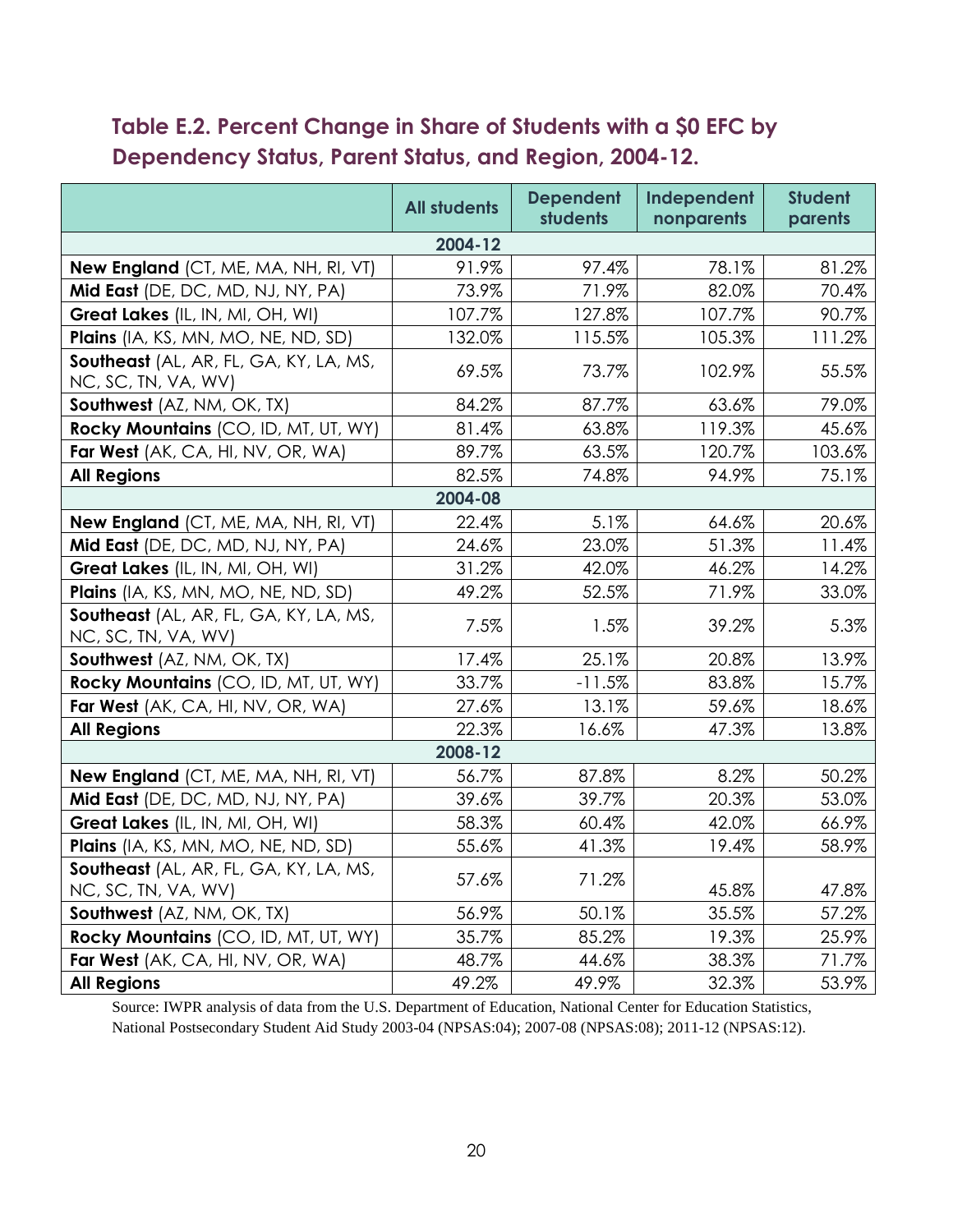# Appendix F. Unmet Financial Need

<span id="page-25-0"></span>**Table F.1. Average Amount of Unmet Need, and Increase in Unmet Need by Parent and Dependency Status, 2004-12, in 2012 Dollars.**

|                         | 2004    | 2008    | 2012    | <b>Percent</b><br><b>Increase</b><br>2004-12 |
|-------------------------|---------|---------|---------|----------------------------------------------|
| All students            | \$3,489 | \$4,082 | \$4,985 | 42.9%                                        |
| Dependent students      | \$3,538 | \$3,503 | \$4,650 | 31.4%                                        |
| Independent nonparents  | \$3,076 | \$4,460 | \$5,011 | 62.9%                                        |
| All student parents     | \$3,798 | \$4,900 | \$5,571 | 46.7%                                        |
| Single student parents  | \$5,034 | \$6,339 | \$6,478 | 28.7%                                        |
| Single student mothers  | \$5,033 | \$6,693 | \$6,638 | 31.9%                                        |
| Single student fathers  | \$5,040 | \$5,095 | \$5,873 | 16.5%                                        |
| Married student parents | \$2,706 | \$3,479 | \$4,518 | 67.0%                                        |
| Married student mothers | \$2,708 | \$3,509 | \$4,627 | 70.9%                                        |
| Married student fathers | \$2,702 | \$3,424 | \$4,350 | 61.0%                                        |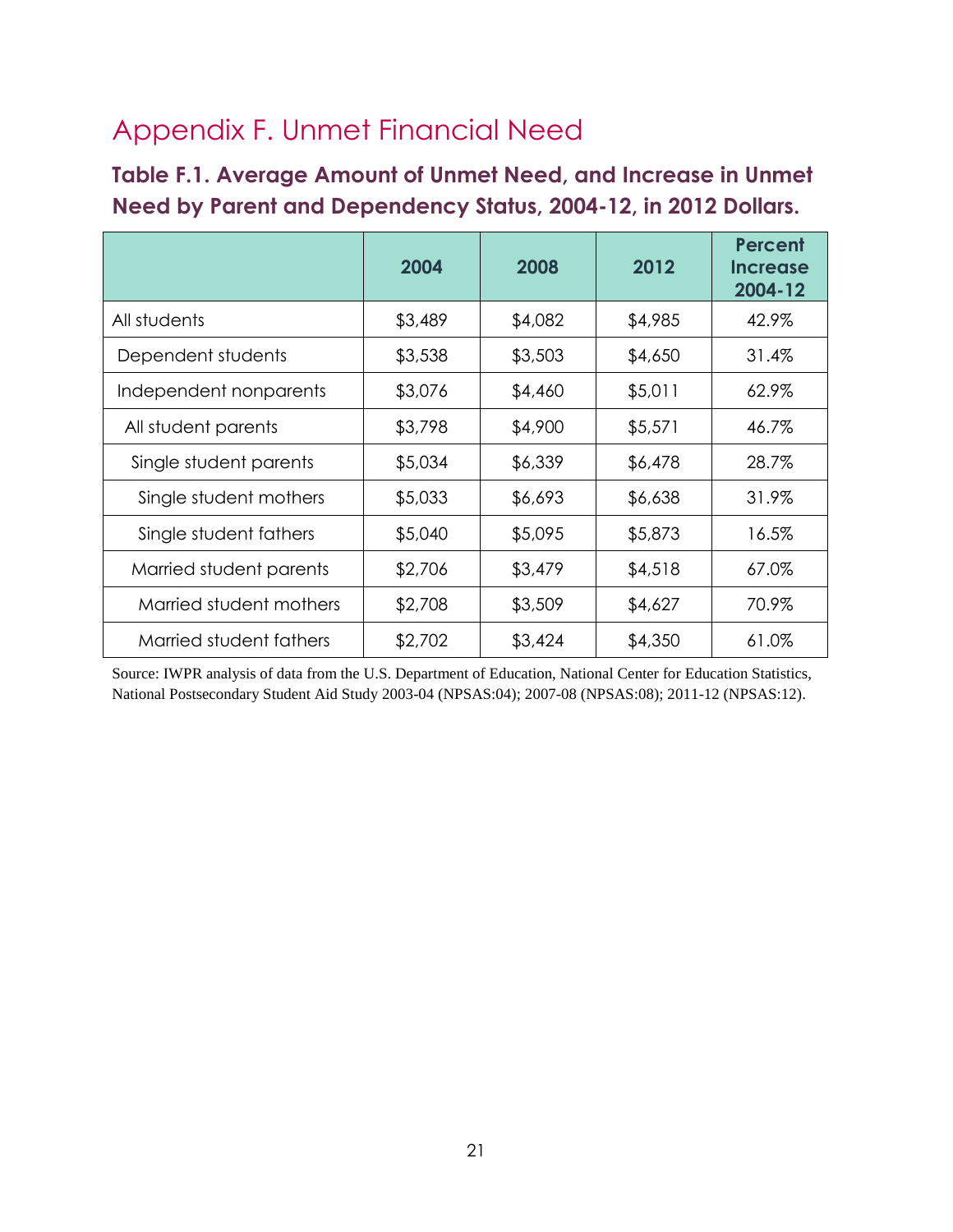#### <span id="page-26-0"></span>**Table F.2. Average Amount of Unmet Need by Dependency Status, Parent Status, and Region, 2011-12, in 2012 Dollars.**

|                                                                  | <b>Student parents</b> |                       |                           |                    |                   |                    |
|------------------------------------------------------------------|------------------------|-----------------------|---------------------------|--------------------|-------------------|--------------------|
| Region                                                           | <b>All students</b>    | Dependent<br>students | Independent<br>nonparents | <b>All parents</b> | Single<br>parents | parents<br>Married |
| New England (CT, ME, MA,<br>NH, RI, VT)                          | \$6,868                | \$7,596               | \$5,792                   | \$5,743            | \$7,036           | \$4,350            |
| Mid East (DE, DC, MD, NJ,<br>NY, PA)                             | \$5,854                | \$6,014               | \$5,609                   | \$5,657            | \$7,133           | \$4,032            |
| Great Lakes (IL, IN, MI, OH,<br>WI)                              | \$4,509                | \$4,155               | \$4,714                   | \$4,960            | \$5,685           | \$3,983            |
| Plains (IA, KS, MN, MO, NE,<br>ND, SD)                           | \$4,317                | \$3,596               | \$4,377                   | \$5,334            | \$5,859           | \$4,764            |
| Southeast (AL, AR, FL, GA,<br>KY, LA, MS, NC, SC, TN, VA,<br>WV) | \$4,657                | \$4,009               | \$5,142                   | \$5,393            | \$6,157           | \$4,447            |
| <b>Southwest</b> (AZ, NM, OK, TX)                                | \$4,786                | \$3,654               | \$4,589                   | \$6,161            | \$7,131           | \$5,090            |
| Rocky Mountains (CO, ID,<br>MT, UT, WY)                          | \$4,474                | \$4,270               | \$4,754                   | \$4,489            | \$6,385           | \$3,262            |
| Far West (AK, CA, HI, NV,<br>OR, WA)                             | \$5,247                | \$4,864               | \$5,206                   | \$6,124            | \$6,884           | \$5,166            |
| <b>All Regions</b>                                               | \$4,985                | \$4,650               | \$5,012                   | \$5,571            | \$6,478           | \$4,518            |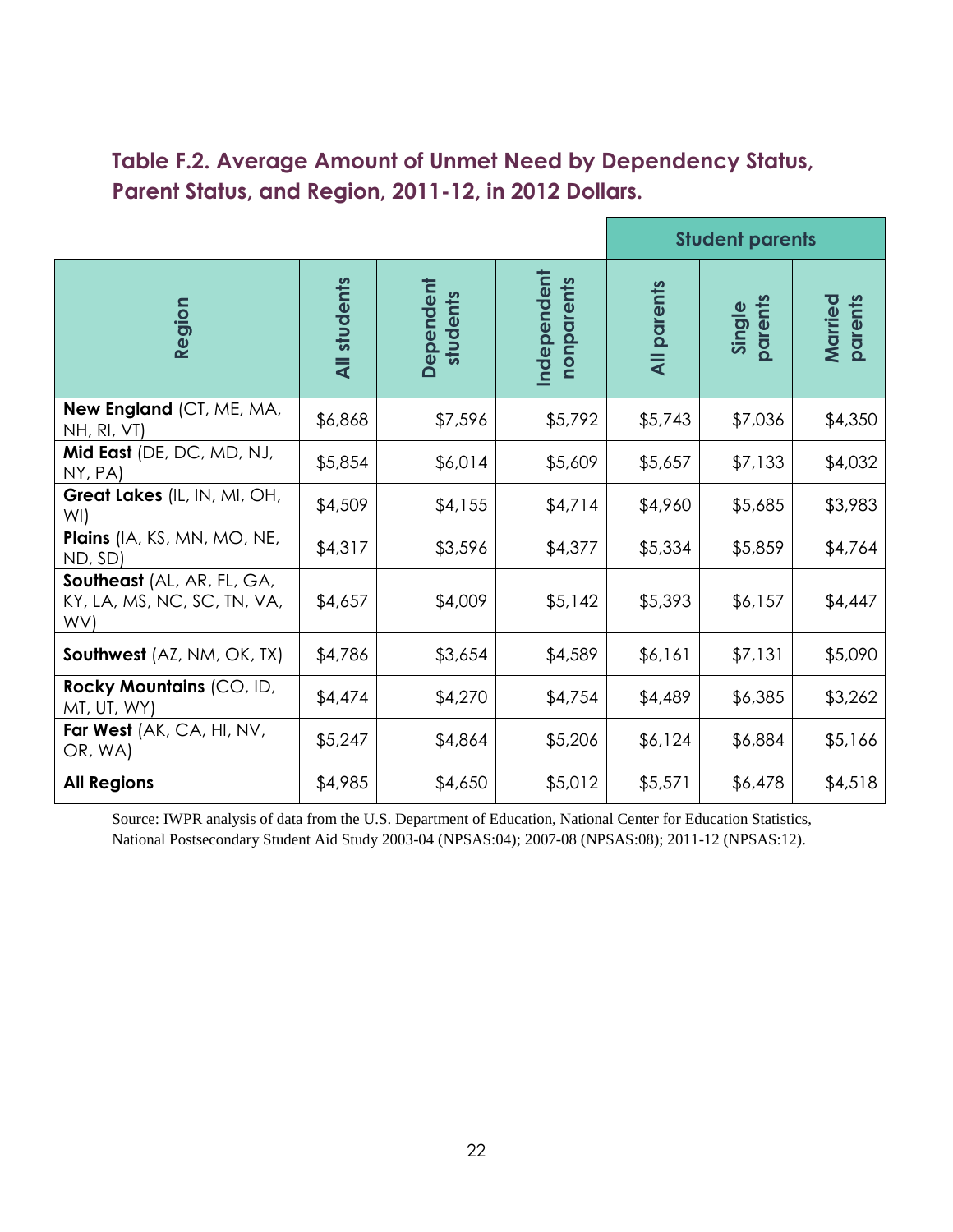# Appendix G. Student Employment

### <span id="page-27-0"></span>**Table G.1. Share of Students who Work 30 or More Hours per Week by Dependency Status, Parent Status and Region, 2011-12.**

| <b>Region</b>                                                 | <b>All</b><br>students | <b>Student</b><br>parents | Independent<br>nonparents | <b>Dependent</b><br>students |
|---------------------------------------------------------------|------------------------|---------------------------|---------------------------|------------------------------|
| New England (CT, ME, MA,<br>NH, RI, VT)                       | 29.3%                  | 49.8%                     | 48.2%                     | 16.4%                        |
| Mid East (DE, DC, MD, NJ, NY,<br>PA)                          | 29.2%                  | 45.6%                     | 45.8%                     | 17.6%                        |
| Great Lakes (IL, IN, MI, OH, WI)                              | 33.1%                  | 44.5%                     | 43.0%                     | 22.0%                        |
| Plains (IA, KS, MN, MO, NE,<br>ND, SD)                        | 36.0%                  | 52.8%                     | 47.2%                     | 19.3%                        |
| Southeast (AL, AR, FL, GA, KY,<br>LA, MS, NC, SC, TN, VA, WV) | 33.3%                  | 45.9%                     | 44.0%                     | 21.2%                        |
| <b>Southwest</b> (AZ, NM, OK, TX)                             | 40.2%                  | 49.3%                     | 48.3%                     | 26.5%                        |
| Rocky Mountains (CO, ID, MT,<br>UT, WY)                       | 37.0%                  | 44.7%                     | 47.3%                     | 24.7%                        |
| Far West (AK, CA, HI, NV, OR,<br>WA)                          | 31.1%                  | 41.6%                     | 41.6%                     | 19.8%                        |
| All regions                                                   | 33.6%                  | 46.4%                     | 44.8%                     | 20.9%                        |

Note: Hours worked excludes Federal Work-Study.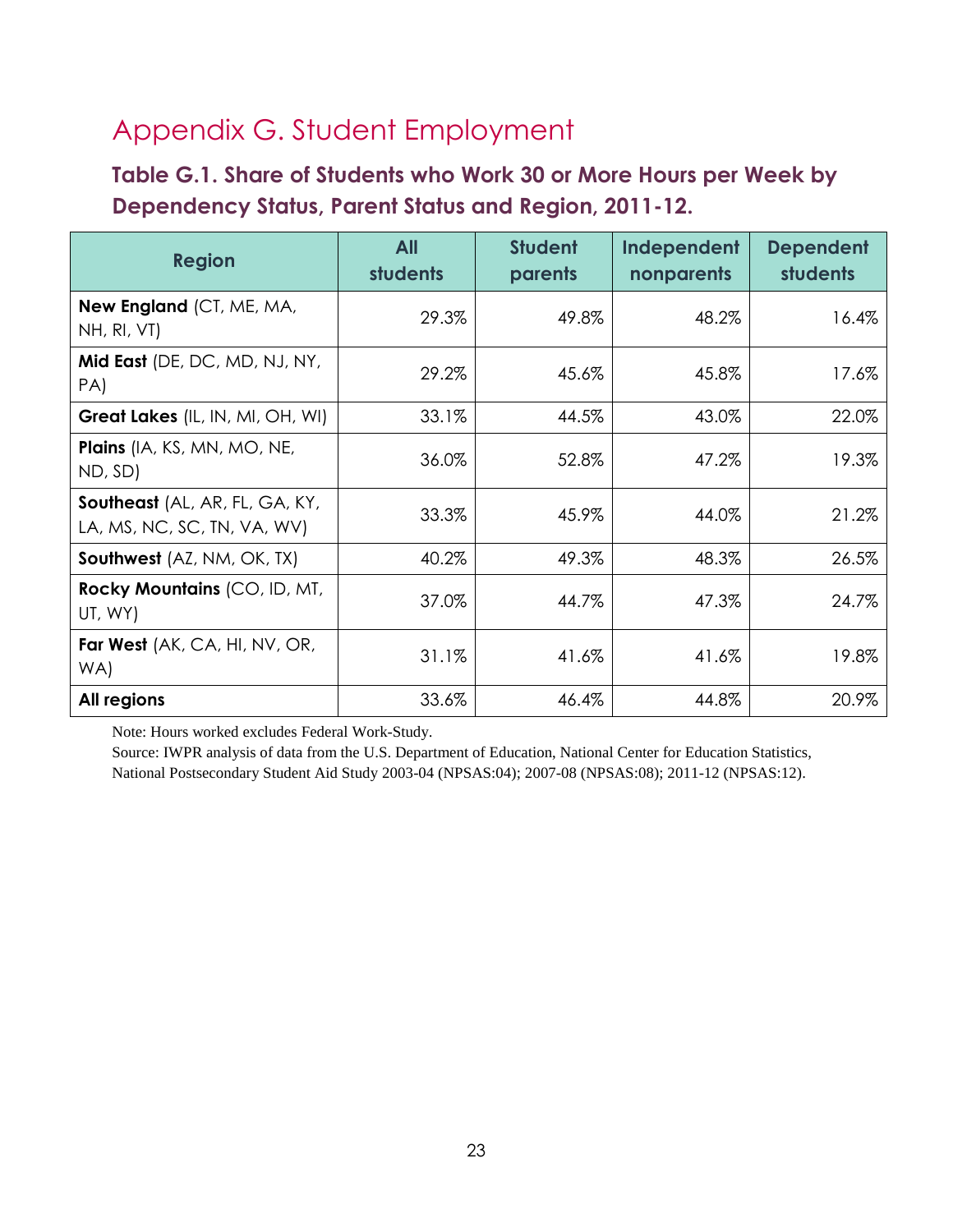# Appendix H. Trends in the Availability of On-campus Child Care

<span id="page-28-0"></span>**Figure H.1. Share of Two- and Public Four-Year Institutions with Campus Child Care Centers, 2002-2015**



Note: Community colleges are defined as publicly-affiliated institutions granting associate's degrees; four-year public colleges are defined as publicly-affiliated institutions awarding bachelor's degrees. Includes U.S. mainland states, U.S. service academies and other U.S. jurisdictions.

Source: IWPR analysis of data from the U.S. Department of Education, National Center for Education Statistics, Integrated Postsecondary Education Data System (IPEDS), 2002-15 Institutional Characteristics Component (2002- 2013 Final Revised Release; 2014 Provisional Release; 2015 Preliminary Release).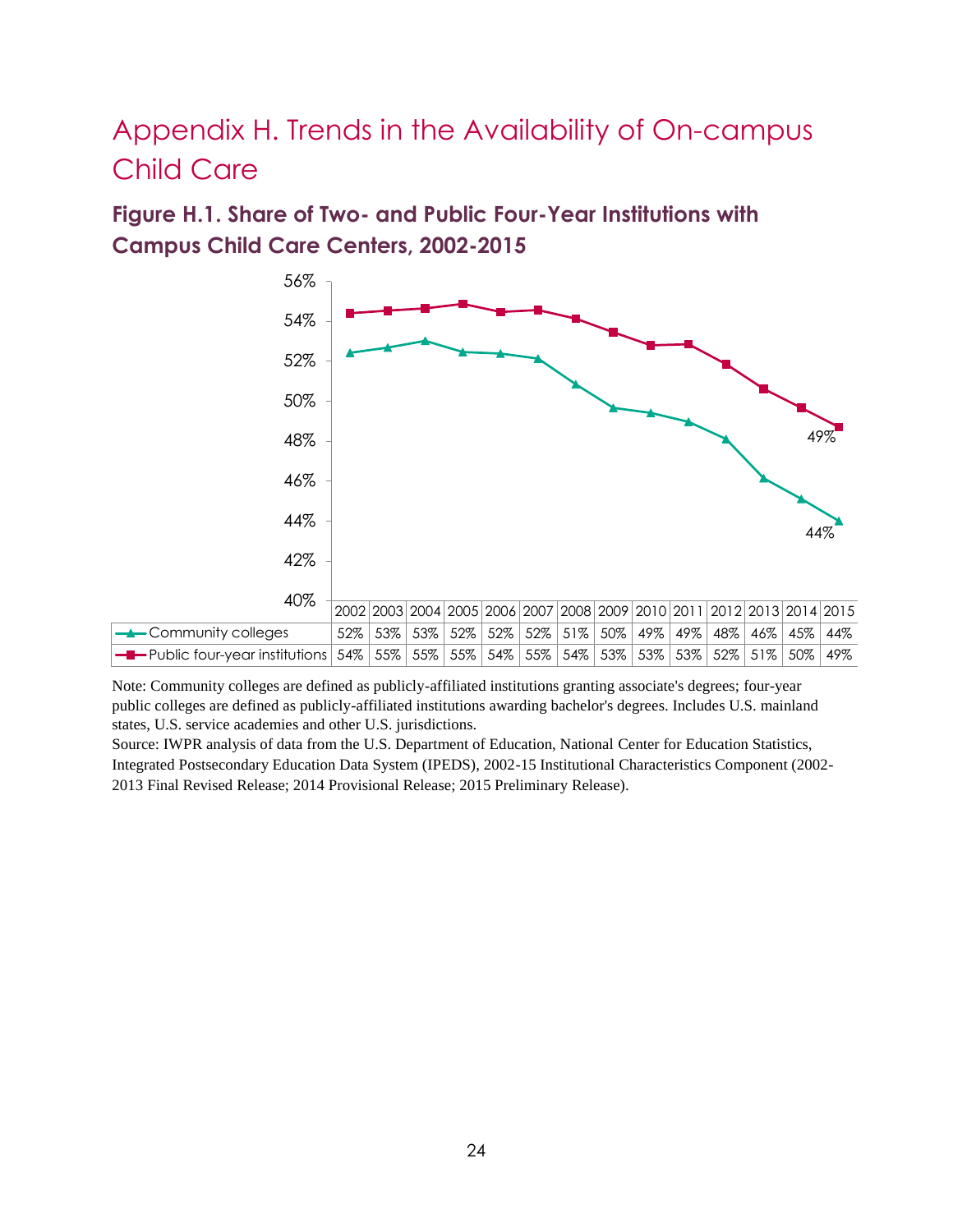### References

- Attewell, Paul, David Lavin, Thurson Domina, and Tania Levey. 2007. *Passing the Torch: Does Higher Education for the Disadvantaged Pay Off Across the Generations?* New York, NY: Russell Sage Publishers. <https://www.russellsage.org/publications/passing-torch> (accessed June 1, 2016).
- Baum, Sandy, Jennifer Ma, and Kathleen Payea. 2013. *Education Pays: The Benefits of Higher Education for Individuals and Society*. New York, NY: The College Board. <http://trends.collegeboard.org/sites/default/files/education-pays-2013-full-report.pdf> (accessed January 30, 2014).
- Boressoff, Todd. 2012. *Tools for Student Parent Success: Varieties of Campus Child Care*. Report, IWPR #C393. Washington, DC: Institute for Women's Policy Research.  $\langle$ http://www.iwpr.org/publications/pubs/tools-for-student-parent-success-varieties-of-campuschild-care> (accessed January 25, 2017).
	- ———. 2013. *Financing Campus Child Care for College Student Success*. Report, IWPR #G719. Washington, DC: Institute for Women's Policy Research. <http://www.iwpr.org/publications/pubs/financing-child-care-for-college-student-success> (accessed January 25, 2017).
- Community College Survey of Student Engagement (CCSSE). 2016. "2016 Community College Survey of Student Engagement." Austin, TX: Center for Community College Student Engagement, The University of Texas at Austin.
- Center for Law and Social Policy (CLASP). 2015. "Yesterday's Non-Traditional Student Is Today's Traditional Student." Washington, D.C.: Center for Law and Social Policy (CLASP). <http://www.clasp.org/resources-and-publications/publication-1/CPES-Nontraditional-studentspdf.pdf> (accessed December 21, 2016).
- Duke-Benfield, Amy Ellen. 2015. *Bolstering Non-Traditional Student Success: A Comprehensive Student Aid System Using Financial Aid, Public Benefits, and Refundable Tax Credits*. Washington, D.C.: Center for Law and Social Policy (CLASP). <http://www.clasp.org/resources-andpublications/publication-1/Bolstering-NonTraditional-Student-Success.pdf> (accessed February 16, 2016).
- Eckerson, Eleanor, Lauren Talbourdet, Lindsey Reichlin, Mary Sykes, Elizabeth Noll, and Barbara Gault. 2016. "Child Care for Parents in College: A State-by-State Assessment." Briefing Paper, IWPR #C445. Washington, DC: Institute for Women's Policy Research. <http://iwpr.org/publications/pubs/child-care-for-parents-in-college-a-state-by-state-assessment/> (accessed December 21, 2016).
- Federal Student Aid. 2016. *The EFC Formula, 2017-2018*. Washington, DC: U.S. Department of Education. <http://ifap.ed.gov/efcformulaguide/attachments/071416EFCFormulaGuide1718.pdf> (accessed September 6, 2016).
- Gault, Barbara, Elizabeth Noll, and Lindsey Reichlin. forthcoming. "The Family-Friendly Campus Imperative: Supporting Success Among Community College Students with Children." Paper prepared for the Association of Community College Trustees. Washington, DC: Institute for Women's Policy Research.
- Gault, Barbara, Lindsey Reichlin, Elizabeth Reynolds, and Meghan Froehner. 2014. "4.8 Million College Students Are Raising Children." Fact Sheet, IWPR #C424. Washington, DC: Institute for Women's Policy Research. <http://www.iwpr.org/publications/pubs/4.8-million-college-studentsare-raising-children> (accessed September 8, 2015).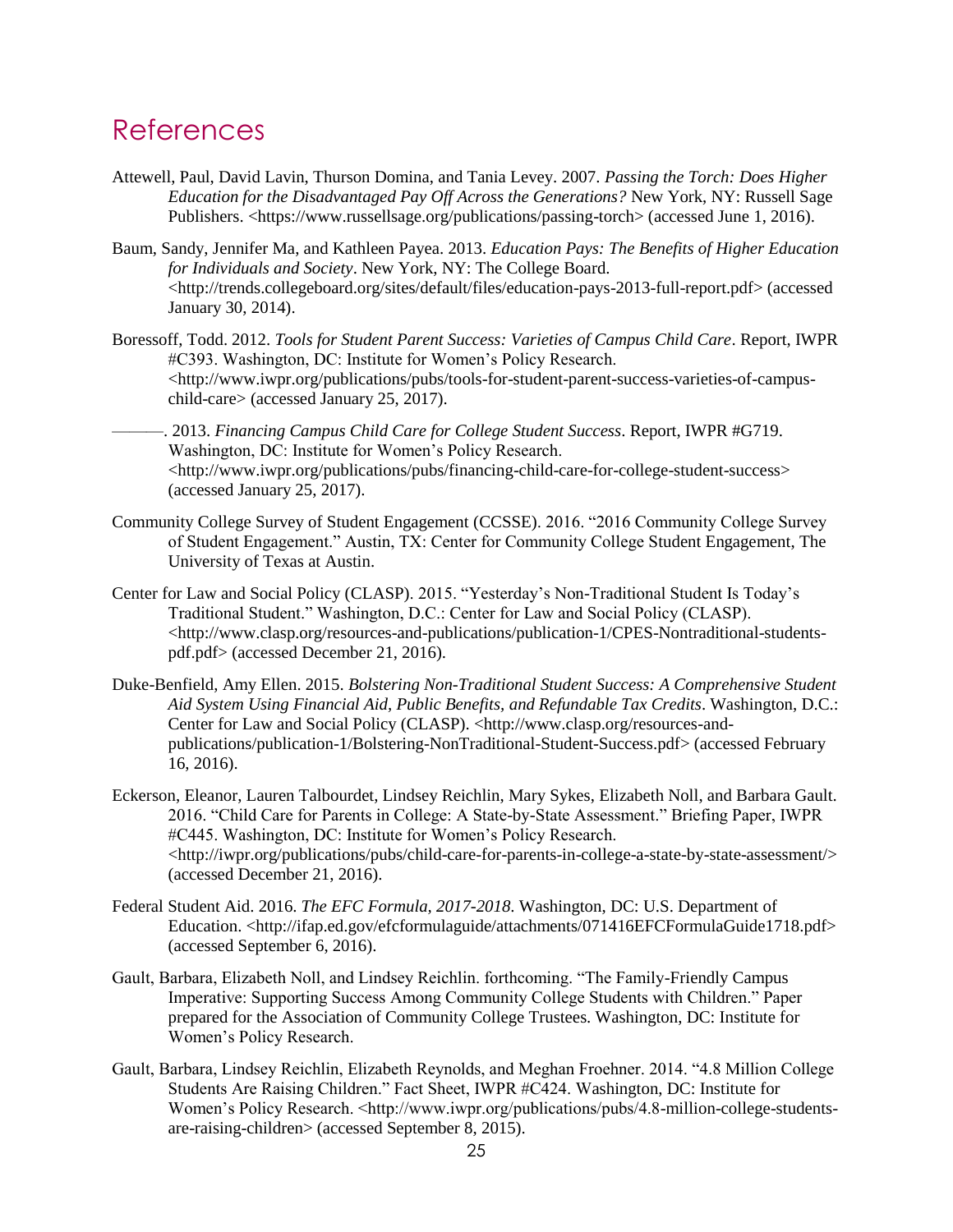Gault, Barbara, Lindsey Reichlin, and Stephanie Román. 2014. *College Affordability for Low-Income Adults: Improving Returns on Investment for Families and Society*. Report, IWPR #C412. Washington, DC: Institute for Women's Policy Research.  $\langle$ http://www.iwpr.org/publications/pubs/college-affordability-for-low-income-adults-improvingreturns-on-investment-for-families-and-society/> (accessed February 19, 2016).

- Green, Autumn. 2013. "Babies, Books, and Bootstraps: Low-Income Mothers, Material Hardship, Role Strain and the Quest for Higher Education." Doctoral Dissertation, Boston, MA: Boston College. <Available at http://www.proquest.com/products-services/pqdtglobal.html> (accessed August 11, 2014).
- Hartmann, Heidi and Jeff Hayes. 2013. *How Education Pays Off for Older Americans*. Report, IWPR #C410. Washington, DC: Institute for Women's Policy Research. <http://www.iwpr.org/publications/pubs/how-education-pays-off-for-older-americans> (accessed December 21, 2016).
- Hess, Cynthia, Sylvia Krohn, Lindsey Reichlin, Stephanie Roman, and Barbara Gault. 2014. *Securing a Better Future: A Portrait of Female Students in Mississippi's Community Colleges*. Report, IWPR #C417. Washington, DC: Institute for Women's Policy Research and the Women's Foundation of Mississippi. <http://www.iwpr.org/publications/pubs/securing-a-better-future-aportrait-of-female-students-in-mississippi2019s-community-colleges>.
- Huelsman, Mark and Jennifer Engle. 2013. *Student Parents and Financial Aid*. Working Paper. Washington, D.C.: Institute for Women's Policy Research. <http://www.iwpr.org/initiatives/student-parent-success-initiative/student-parents-and-financialaid/view>.
- Institute for Women's Policy Research (IWPR). 2016a. Institute for Women's Policy Research analysis of data from the U.S. Department of Education, National Center for Education Statistics, 2011–12 National Postsecondary Student Aid Study (NPSAS:12).
- ———. 2016b. "Student Parents' Access to Campus Child Care Continued to Decline in 2015." Quick Figure, IWPR #Q051. Washington, DC: Institute for Women's Policy Research. 12/21/16. <http://www.iwpr.org/publications/pubs/student-parents2019-access-to-campus-child-carecontinued-to-decline-in-2015> (accessed January 23, 2017).
	- ———. 2016c. IWPR analysis of data from the U.S. Department of Education, National Center for Education Statistics, 2011-12 National Postsecondary Student Aid Study (NPSAS: 12); Integrated Postsecondary Education Data System (IPEDS), Fall Enrollment 2003-04 and 2011-12.
- ———. 2016d. IWPR analysis of data from the U.S. Department of Education, National Center for Education Statistics, National Postsecondary Student Aid Study 2003-04 (NPSAS:04); 2007-08 (NPSAS:08); 2011-12 (NPSAS: 12), and Integrated Postsecondary Education Data System (IPEDS) Institutional Characteristics and Fall Enrollment 2003-04, 2007-08, 2011-12.
- ———. 2016e. IWPR analysis of data from the U.S. Department of Education, National Center for Education Statistics, 2003-04 Beginning Postsecondary Students Longitudinal Study, Second Follow-up (BPS:04/09).
- ———. 2016f. IWPR analysis of data from the U.S. Department of Education, National Center for Education Statistics, 2003-04 (NPSAS:04); 2007-08 (NPSAS:08); 2011-12 (NPSAS: 12).
- ———. 2016g. IWPR analysis of data from the U.S. Department of Education, National Center for Education Statistics, Integrated Postsecondary Education Data System (IPEDS), 2002-15